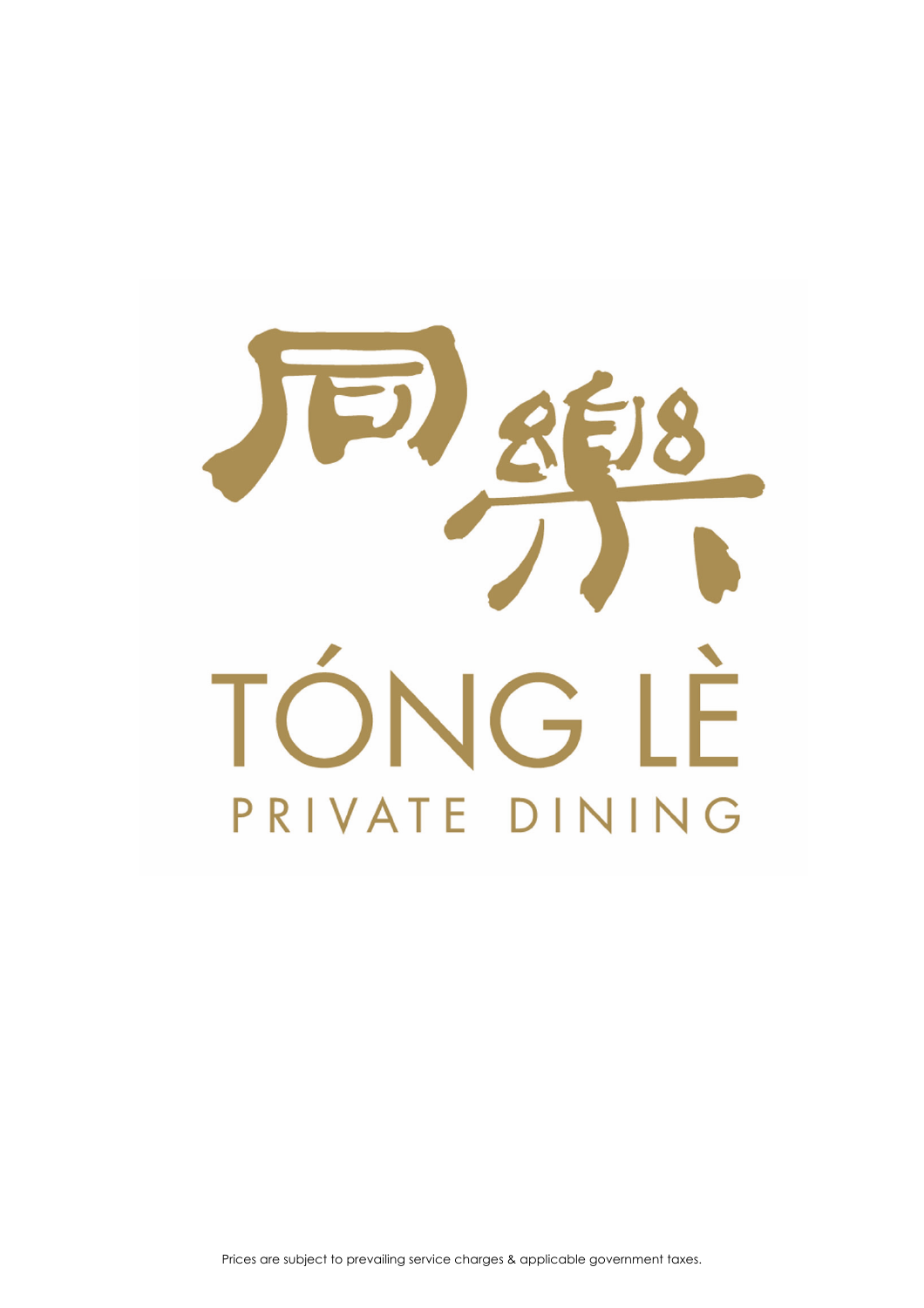

# **Noble Oriental Cocktails**

#### **Buster** 21

Bourbon Whiskey, Cinnamon, Vanilla, Lemon

(Strongly flavored cocktail with dominant spices. Strong in taste and alcohol, well covered by the sweet & sour combination.)

#### **Wild Beast** 21

Baijiu (Er Guo Tou), Strawberry, Chrysanthemum, Honey, Lemon

(Floral and fruity character and despite the alcohol coming out strong, this is a lady's favorite.)

#### **Tom Yum** 21

Kaoliang, White Rum, Kaffir Lime, Lemongrass, Lime, Chili Padi

(Thai Tom Yum flavors into a delicious, easy drinking yet uplifting and spicy.)

#### **Cuddle** 21

Soju, Umeshu, Starfruit, Lime

(A very refreshing and easy drinking, based on the Korean Soju and Japanese Umeshu plum wine)

#### **Toro** 21

White Rum, Coffee, Gula Melaka, Pandan

(Sweet, Peranakan inspired cocktail to be enjoyed with dessert or even instead of it.)

#### **Konbanwa** 21

Japanese Whisky, Ginger, Soda

(Classic Japanese Whisky Highball, flavored with some fresh ginger for an extra gentle layer of satisfying spiciness)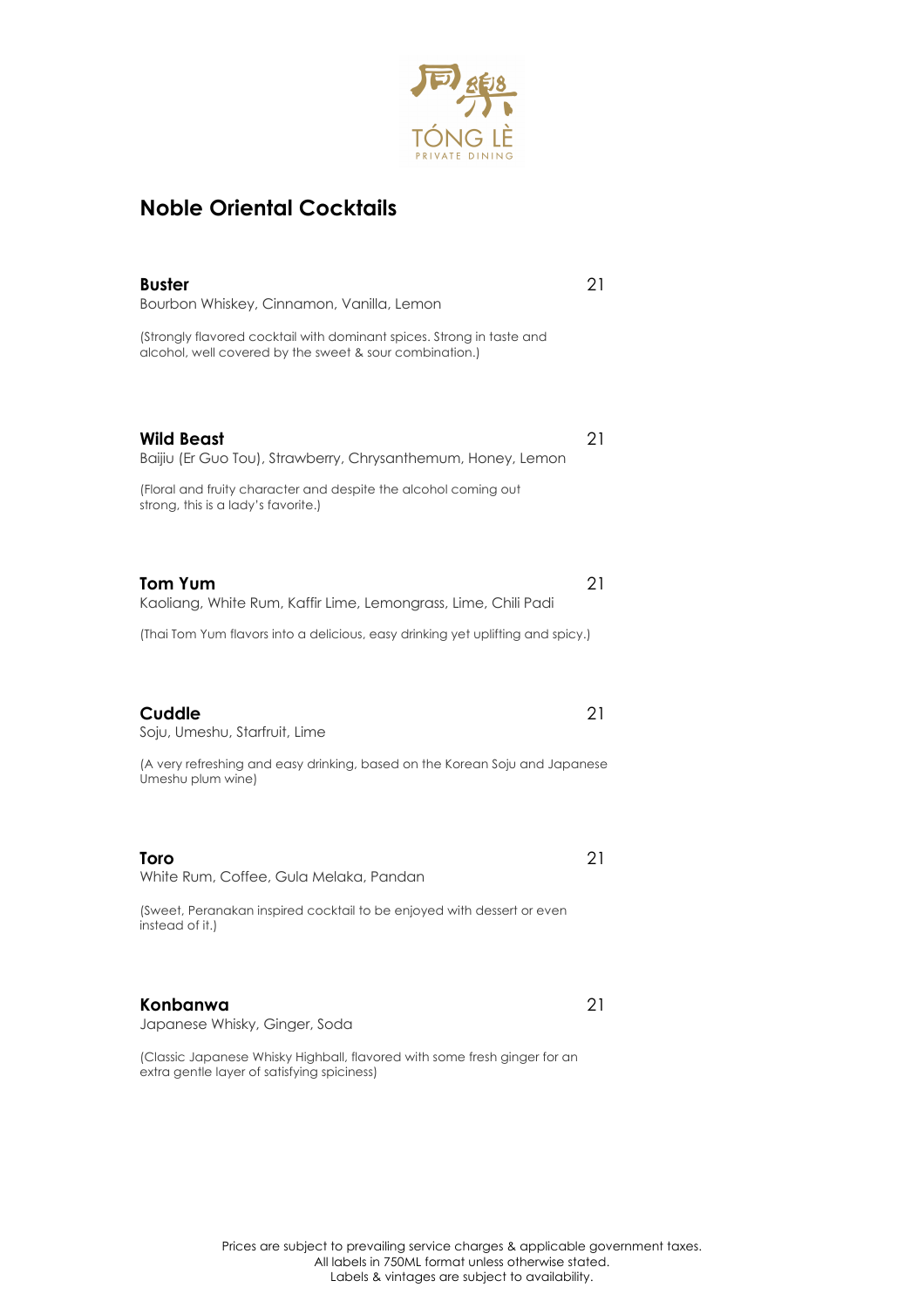

# **Non-Alcoholic Beverages**

| <b>Fresh Juices</b> | Glass |
|---------------------|-------|
| Orange              | 8     |
| Watermelon          | 8     |
| Green Apple         | 8     |
| Lemon               | 8     |
| Lime                | 8     |

| <b>Soft Drinks</b> | Glass |
|--------------------|-------|
| Coke               |       |
| Coke Zero          |       |
| Sprite             |       |
| Tonic              |       |
| Ginger Ale         |       |
| Iced Lemon Tea     | R     |

| <b>Mineral Water</b> | Free Flow |
|----------------------|-----------|
| Nordag Still         |           |
| Nordag Sparkling     |           |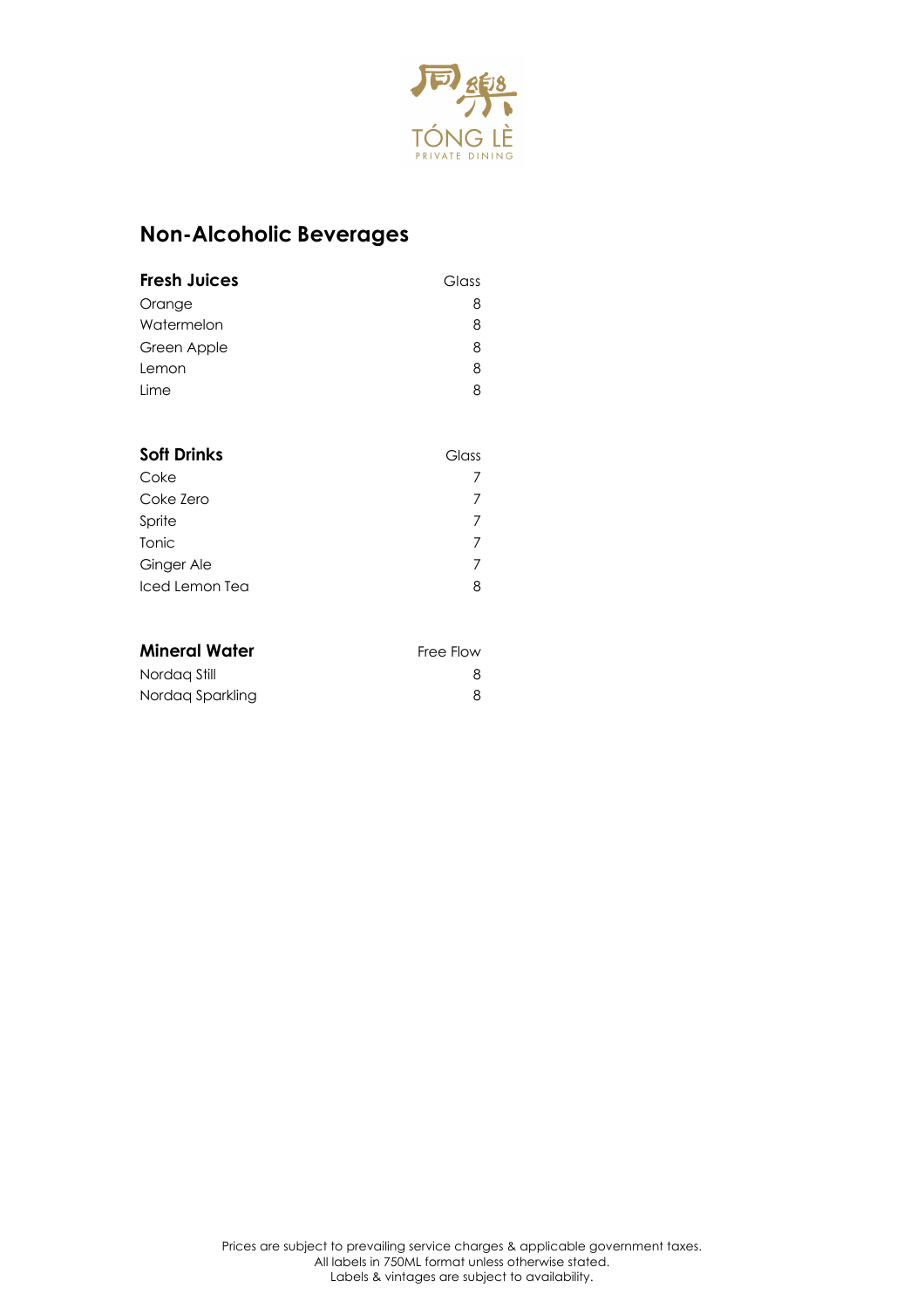

| <b>Aperitif</b>                        | Glass |               |
|----------------------------------------|-------|---------------|
| Martini Extra Dry                      | 12    |               |
| Martini Bianco                         | 12    |               |
| Pimm's No. 1                           | 16    |               |
| Campari                                | 16    |               |
| Pernod                                 | 16    |               |
| Liliet Blanc                           | 16    |               |
| Gin                                    | Glass | <b>Bottle</b> |
| <b>Bombay Sapphire</b>                 | 17    | 210           |
| Tanqueray No. 10                       | 20    | 250           |
| Ki No Bi, Dry Gin                      | 20    |               |
| Monkey 47                              | 23    | 270           |
| Hendrick's                             | 23    | 270           |
| The Botanist                           | 24    | 290           |
| Vodka                                  | Glass | <b>Bottle</b> |
| Ketel One                              | 17    | 210           |
| <b>Belvedere</b>                       | 22    | 270           |
| Grey Goose                             | 22    | 270           |
| Rum                                    | Glass | <b>Bottle</b> |
| Myer's Dark                            | 17    |               |
| Captain Morgan Spiced                  | 17    | 210           |
| <b>Bacardi Carta Blanca</b>            | 17    | 210           |
| <b>Bacardi Oro</b>                     | 16    | 210           |
| Tequila                                | Glass | <b>Bottle</b> |
| Ocumare Anejo                          | 16    | 210           |
| Jose Cuervo Especial                   | 16    | 210           |
| Patron Anejo 100% de Agave             | 22    | 270           |
| <b>Malt Whisky</b>                     | Glass | <b>Bottle</b> |
| Glenfiddich 12 Years                   | 20    | 250           |
| Oban 14 Years                          | 22    |               |
| Langavulin 16 Years                    | 22    |               |
| <b>Bruichladdich Islay Barley 2009</b> | 24    |               |
| Glenmorangie 18 Years                  | 32    |               |

Prices are subject to prevailing service charges & applicable government taxes. All labels in 750ML format unless otherwise stated. Labels & vintages are subject to availability.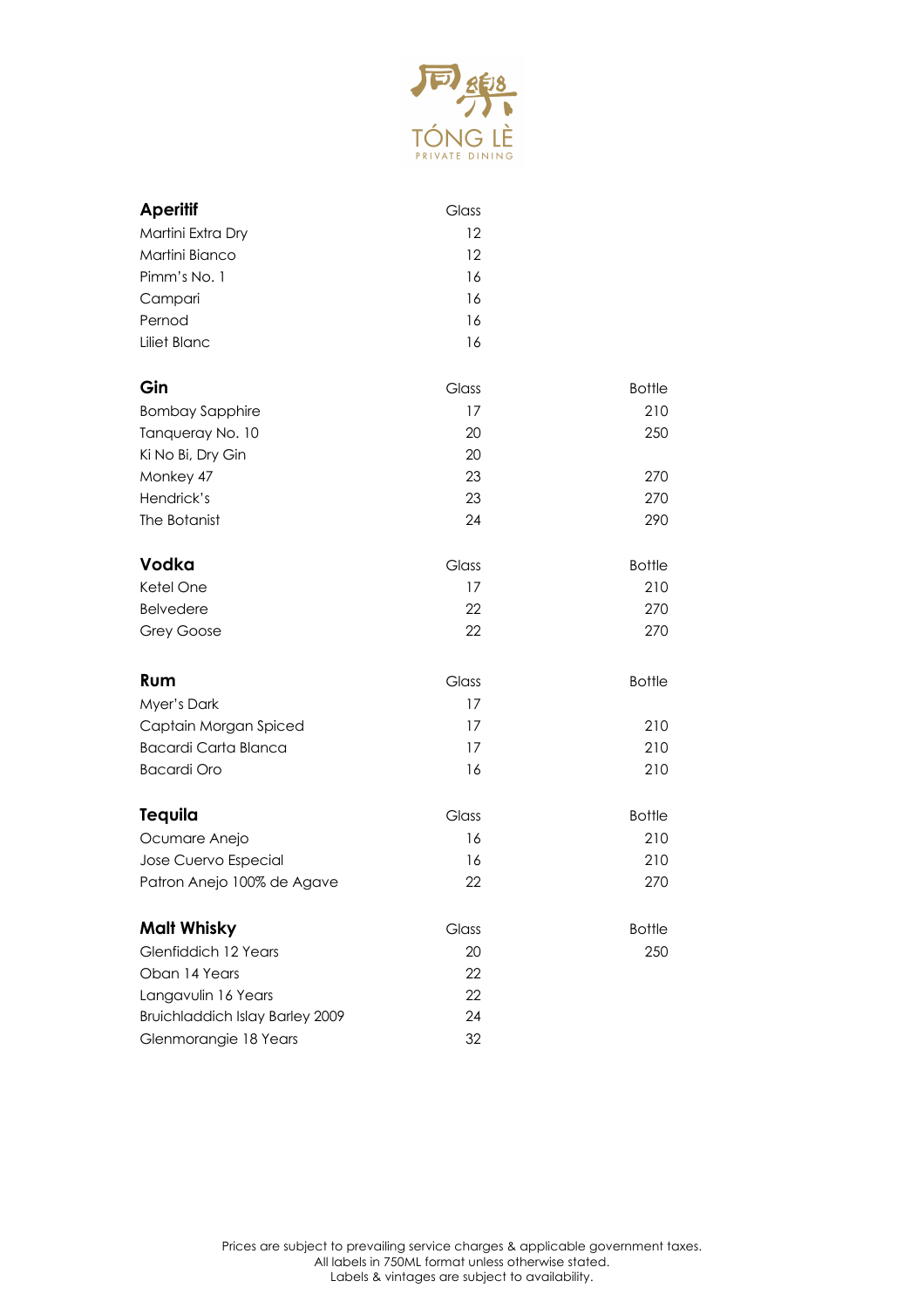

| <b>Macallan</b>              | Glass | <b>Bottle</b> |
|------------------------------|-------|---------------|
| Sherry Oak 12 Years          | 24    | 340           |
| Limited Series Edition No. 4 | 32    |               |
| Limited Series Edition No. 5 | 32    | 400           |
| Limited Series Edition No. 6 | 35    | 450           |
| <b>Balvenie</b>              | Glass | <b>Bottle</b> |
| Double Wood 12 Years         | 24    | 290           |
| Caribbean Cask 14 Years      | 26    | 320           |
| Double Wood 17 Years         | 30    |               |
| <b>Blended Whisky</b>        | Glass | <b>Bottle</b> |
| Chivas 12 Years              | 18    | 220           |
| Monkey Shoulder              | 18    | 220           |
| Johnny Walker Black Label    | 22    |               |
| Chivas 18 Years              | 24    | 290           |
| Johnny Walker Gold Reserve   | 24    |               |
| Chivas Royal Salute 21 Years | 32    | 460           |
| Johnny Walker Blue Label     | 34    |               |
| <b>Bourbon/Rye Whisky</b>    | Glass | <b>Bottle</b> |
| Jack Daniel's No. 7          | 16    |               |
| Jim Bean                     | 16    |               |
| Canadian Club                | 16    |               |
| Sonoma County Rye            | 22    |               |
| Cognac                       | Glass | <b>Bottle</b> |
| Remy Martin V.S.O.P.         | 18    |               |
| Hennessy V.S.O.P.            | 24    | 290           |
| Remy Martin X.O.             | 32    | 460           |
| Martell Cordon Bleu          | 32    | 460           |
| Hennessy X.O.                | 38    | 560           |

Prices are subject to prevailing service charges & applicable government taxes. All labels in 750ML format unless otherwise stated. Labels & vintages are subject to availability.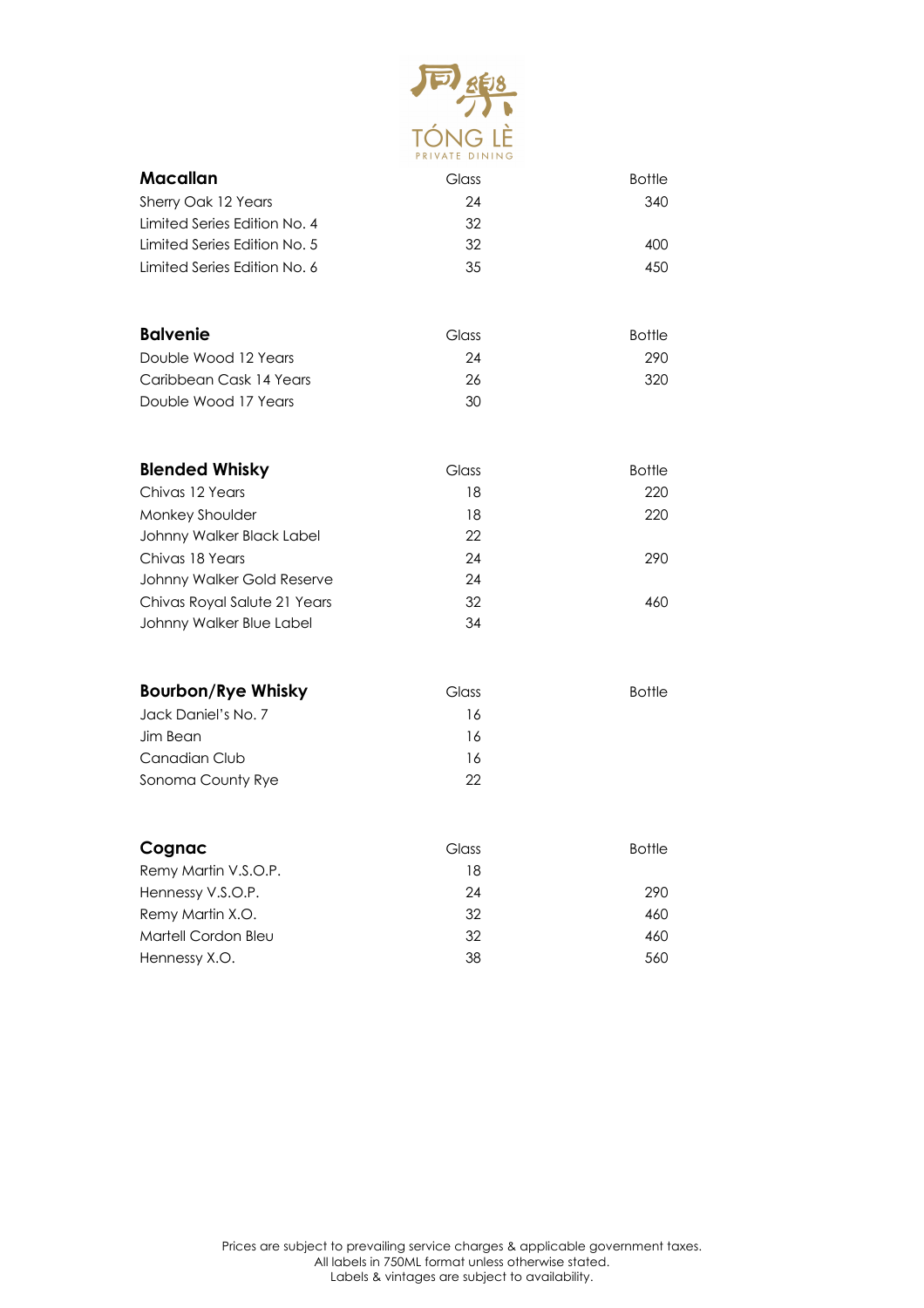

# **Liqueur**

|                       | Glass   |
|-----------------------|---------|
| Amaretto              | 12      |
| D.O.M. Bénédictine    | 12      |
| Butterscotch Schnapps | 12      |
| Chambord              | 12      |
| Drambuie              | 12      |
| Frangelico            | 12      |
| Galliano              | 12      |
| <b>Grand Marnier</b>  | 12      |
| Kahlúa                | 12      |
| Midori                | 12      |
| Peach Schnapps        | $12 \,$ |
| Sambuca               | 12      |

# **Chinese Wine**

| Chinese Yellow Wine 黄酒    | <b>Bottle</b> |
|---------------------------|---------------|
| Gu Yue Long Shan 20 Years | 170           |
| 古越龙山花雕 二十年                |               |

| Chinese Whi <del>l</del> e Wine 白酒 | <b>Bottle</b> |
|------------------------------------|---------------|
| Shui Jing Fang<br>水井坊 52% vol      | 380           |
| Wu Liang Ye<br>四川宜宾市五粮液 52% vol    | 440           |
| Kweichow Moutai<br>贵州茅台 53% vol    | 1000          |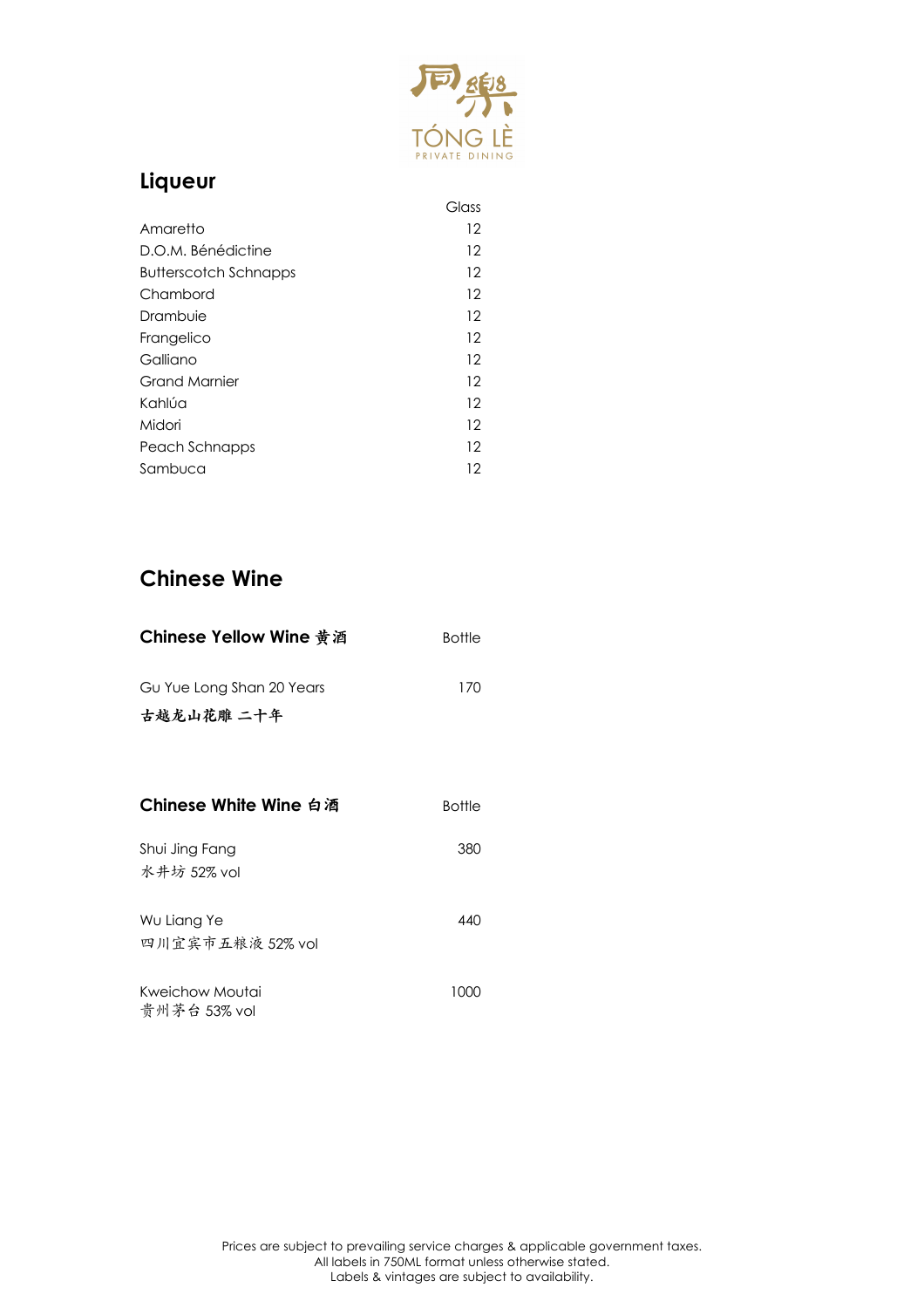

Bottle

# **Beer**

| Tiger Beer ABV: 5%<br>Lager (Singapore)<br>Notes: Full-bodied, beady aroma,<br>tropical fruit, silky texture, crisp finish                                          | 14 |
|---------------------------------------------------------------------------------------------------------------------------------------------------------------------|----|
| Fucking Hell ABV: 4.9%<br>Ale Lager (Germany)<br>Notes: Medium Carbonation,<br>Grassy taste, mild bitterness, bread malty,<br>fairly crisp finish                   | 14 |
| Sapporo Premium ABV: 4.9%<br>American Pale Lager (Japan)<br>Notes: Grain, malt, mild sweetness,<br>moderate carbonation                                             | 15 |
| Asahi Super Dry ABV: 5%<br>Dry Lager (Japan)<br>Notes: Heavy malt flavour, crisp, dry taste                                                                         | 15 |
| St. Bernardus Witbier ABV: 5.5%<br>Traditional Belgian White Beer (Belgian)<br>Notes: Wheaty, apple-like, tartness; herbal-Spicy<br>Medium-body, Medium carbonation | 15 |
| Suntory Premium ABV: 5.5%<br>Pilsner (Japan)<br>Notes: Floral aroma, rich,                                                                                          | 18 |

Light-bodied, medium carbonation

Prices are subject to prevailing service charges & applicable government taxes. All labels in 750ML format unless otherwise stated. Labels & vintages are subject to availability.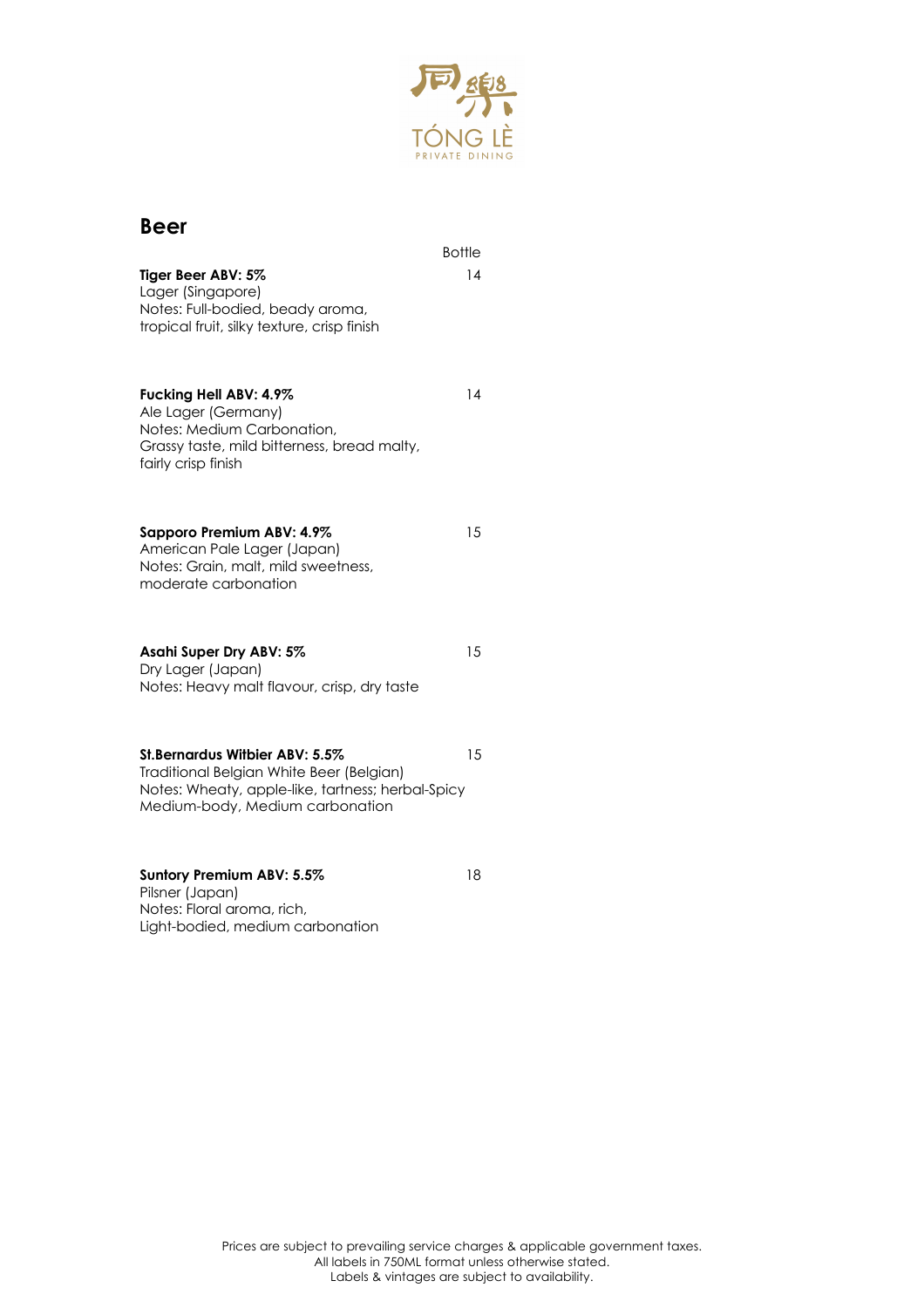

# **Illy's Coffee**

|                 | Glass |
|-----------------|-------|
| Espresso        |       |
| Macchiato       | 7     |
| Long Black      |       |
| Flat White      | 9     |
| Double Espresso | 9     |
| Cappuccino      | 9     |
| Café Latte      | 9     |
| Café Mocha      | 9     |

## **TWG**

| Tea                                                                                                 | Glass |
|-----------------------------------------------------------------------------------------------------|-------|
| <b>Earl Grey</b><br>Blend of bergamot oil and citrus plant                                          | 8     |
| <b>Moroccan Mint</b><br>Green Tea with strong and suave Sahara Mints                                | 8     |
| Vanilla Bourbon<br>S. African red tea flavoured                                                     | 8     |
| Chamomille<br>Chamomille flowers with rich honey aroma,<br>a golden Theine-free tea                 | 8     |
| <b>English Breakfast</b><br>Strong full-bodied black tea, light floral undertones                   | 8     |
| Celebration (Flower Tea)<br>Handicraft into a bouquet with blossoms of<br>orange lily and osmanthus | 12    |

Prices are subject to prevailing service charges & applicable government taxes. All labels in 750ML format unless otherwise stated. Labels & vintages are subject to availability.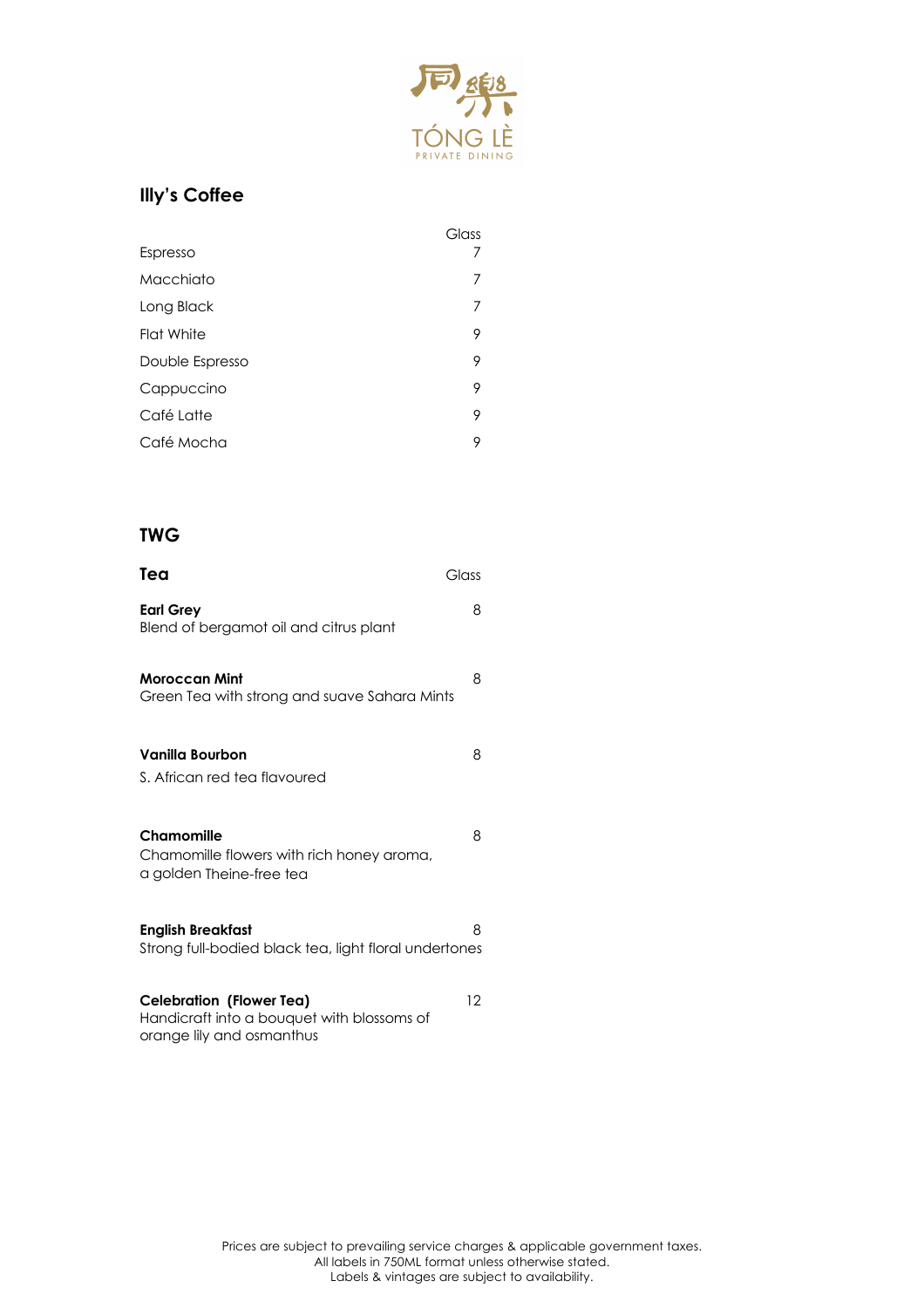

| <b>Chinese Tea</b> | (per pot/4 persons) |
|--------------------|---------------------|
|--------------------|---------------------|

#### **Chrysanthemum Bulb** 15

The Chrysanthemum is produced in Tong Xiang, Zhejiang. Tong Xiang is a protected county under the China Agricultural Department. The Chrysanthemum is grown in strict Non-polluting and toxin environment. Chrysanthemum has anti-toxin and anti-heatiness properties. Regular consumption helps to improve eyesight and complexion.

#### **Forbidden Dragon Pearl** 15

Our Forbidden Dragon Pearl tea comes from Fuzhou, China. The leaf buds are hand-picked and rolled in spring, and then carefully stored. In summer, when the night blooming jasmine flowers are harvested, the tea leaves are brought out of storage and hand scented with the freshly collected flowers for at least 5 consecutive nights. When infused, the Dragon Pearls unfurl to release a wonderfully sweet and delicate floral scent balanced with a fresh green tea taste. Known to relax and revive the body and mind for centuries.

#### **18 Years Pu Er** 15

A sophisticated tea collected by tea connoisseurs. Our Pu Er from Yunnan in China was once presented as a tribute in the Imperial palace during the Qing Dynasty. It has been carefully hand harvested and processed to prevent unnecessary bruising, and then naturally aged in dry storage for 18 years. A reddish tea liquor with a smooth rich body and complex earthy flavors characteristic of Pu Er. Contains high levels of antioxidants and is known to lower cholesterol and aid weight loss or maintenance.

#### **Hangzhou Long Jing (Green Tea)** 15

One of China's best known green teas, our Lion's peak Dragon Well comes from the Lion Mountain in Zhejiang Province. The tea leaves are first flush leaves that have been harvested just before Qing Ming Festival and then subjected to a laborious process of drying. The resulting flat and smooth leaves yield a pale jade liquor that is refreshingly smooth, sweet and delicate, with a hint of sweet chestnuts. It has anti-cholesterol build-up agents and anti-oxidants as well.

#### **Heavenly Red Robe (Oolong)** 25

Heavenly Red Robe has more than 300 years of history. Several mother trees has survived till this day and been made the national treasure tea. Originally grown in the high cliff of the Nine Dragon Nest, the finished Heavenly Red Robe is of supreme quality and taste. Using traditional roasting process, it is relatively thick in flavour and able to withstand numerous infusion! Used as tribute tea in the past and serve as a beverage now for high state dinners and visiting overseas delegates.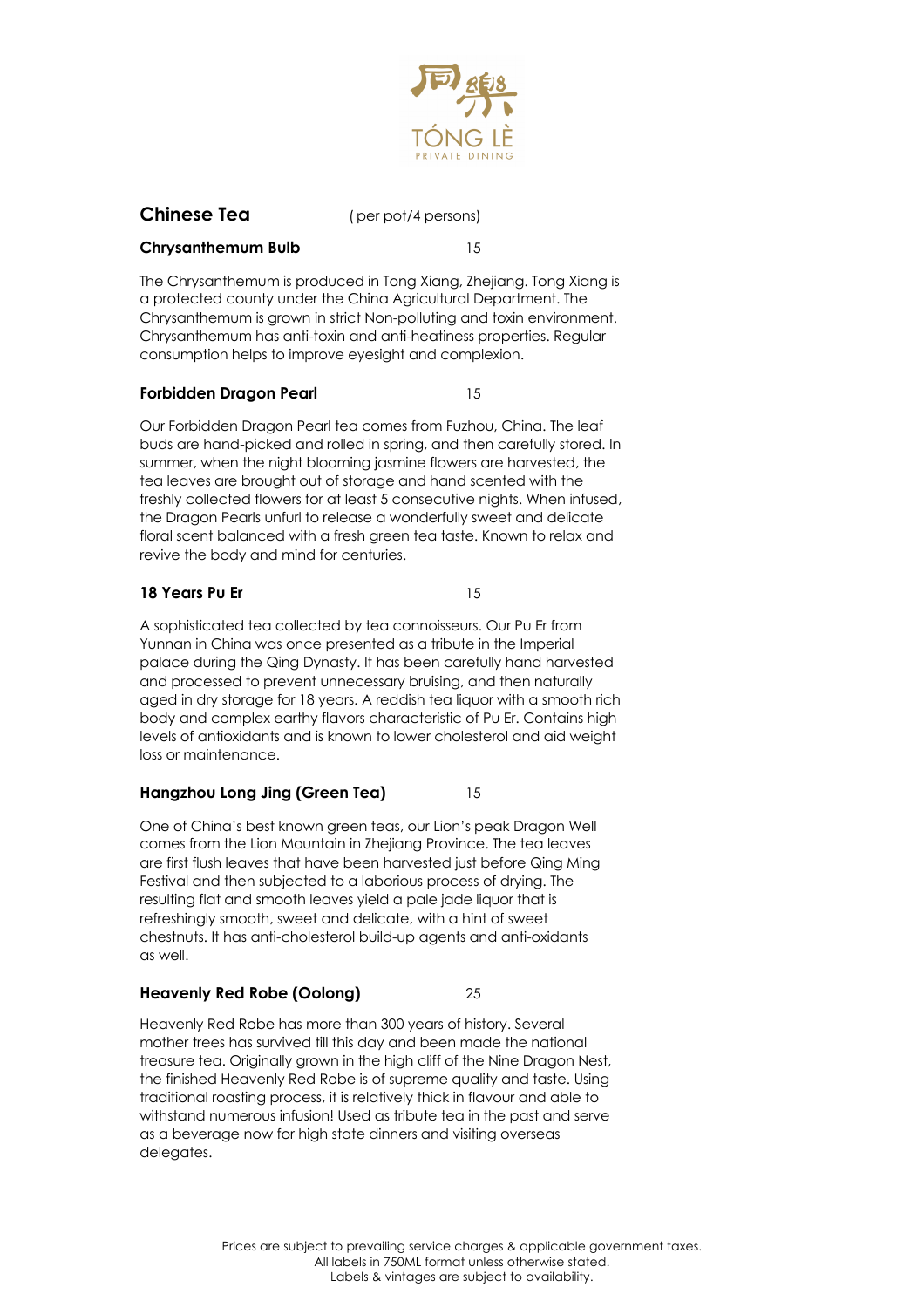

# **CHAMPAGNE**

|                                                             | <b>VINTAGE</b> | <b>BOTTLE</b> |
|-------------------------------------------------------------|----------------|---------------|
| ANDRÉ JACQUART<br>LE MESNIL GRAND CRU BLANC DE BLANCS       | N.V.           | \$178         |
| <b>DOYARD</b><br>CUVÉE RÉVOLUTION GRAND CRU BLANC DE BLANCS | N.V.           | \$188         |
| <b>HENRI GIRAUD</b><br>HOMMAGE AU PINOT NOIR                | <b>N.V.</b>    | \$220         |
| <b>RUINART</b><br><b>BLANC DE BLANCS</b>                    | N.V.           | \$260         |
| <b>KRUG</b><br><b>GRANDE CUVÉE</b>                          | N.V.           | \$550         |
| <b>JACQUES SELOSSE</b><br><b>SUBSTANCE</b>                  | N.V.           | \$1388        |
| <b>ROSÉ CHAMPAGNE</b>                                       |                |               |
| <b>BILLECART-SALMON</b><br><b>BRUT</b>                      | N.V.           | \$198         |
| <b>TAITTINGER</b><br><b>BRUT</b>                            | N.V.           | \$220         |
| <b>JACQUES SELOSSE</b><br><b>BRUT ROSÉ</b>                  | N.V.           | \$1288        |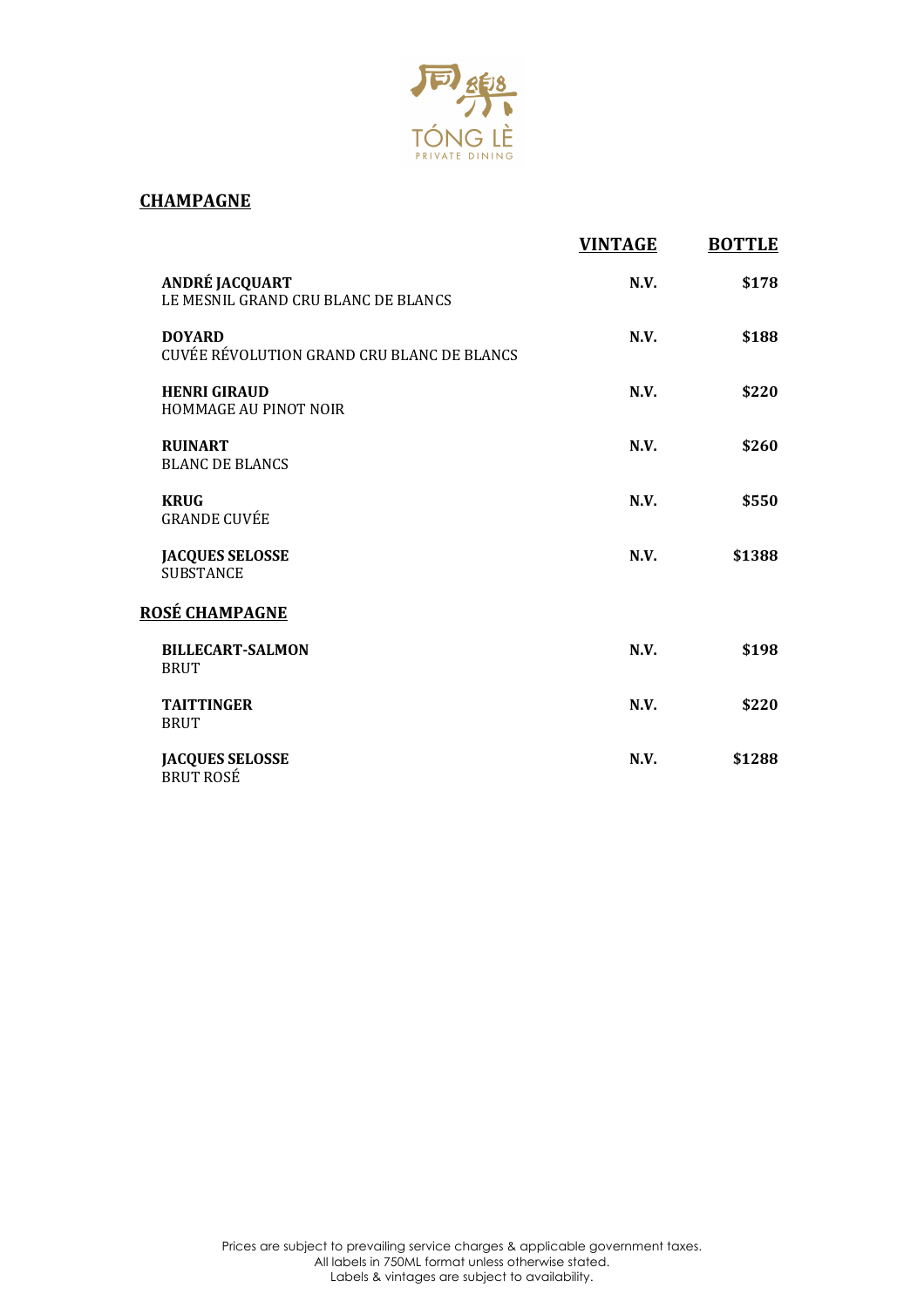

## **VINTAGE CHAMPAGNE**

|                                                          | <b>VINTAGE</b> | <b>BOTTLE</b>    |
|----------------------------------------------------------|----------------|------------------|
| PIERRE GIMONNET<br>CUVÉE FLEURON 1ER CRU BLANC DE BLANCS | 2014           | \$178            |
| <b>DELAMOTTE</b>                                         |                |                  |
| <b>BLANC DE BLANCS</b>                                   | 2014           | \$238            |
| <b>BILLECART-SALMON</b><br>NICOLAS FRANÇOIS              | 2002           | \$498            |
| <b>DOM PÉRIGNON</b>                                      | 2010           | \$488            |
| <b>LOUIS ROEDERER</b><br><b>CRISTAL</b>                  | 2008           | \$688            |
| <b>TAITTINGER</b><br>COMTES DE CHAMPAGNE BLANC DE BLANCS | 1996           | \$1780           |
| <b>SALON</b>                                             |                |                  |
| <b>CUVÉE S BLANC DE BLANCS</b>                           | 2002           | \$2888           |
| CUVÉE S BLANC DE BLANCS [LATE DISGORGED]                 | 1997           | \$2288           |
| <b>KRUG</b>                                              |                |                  |
| <b>BRUT</b>                                              | 1995<br>2002   | \$1498<br>\$1288 |
|                                                          |                |                  |
| <u>ROSÉ VINTAGE CHAMPAGNE</u>                            |                |                  |
| <b>HENRIOT</b>                                           | 2012           | \$198            |
| <b>BRUT ROSÉ</b>                                         |                |                  |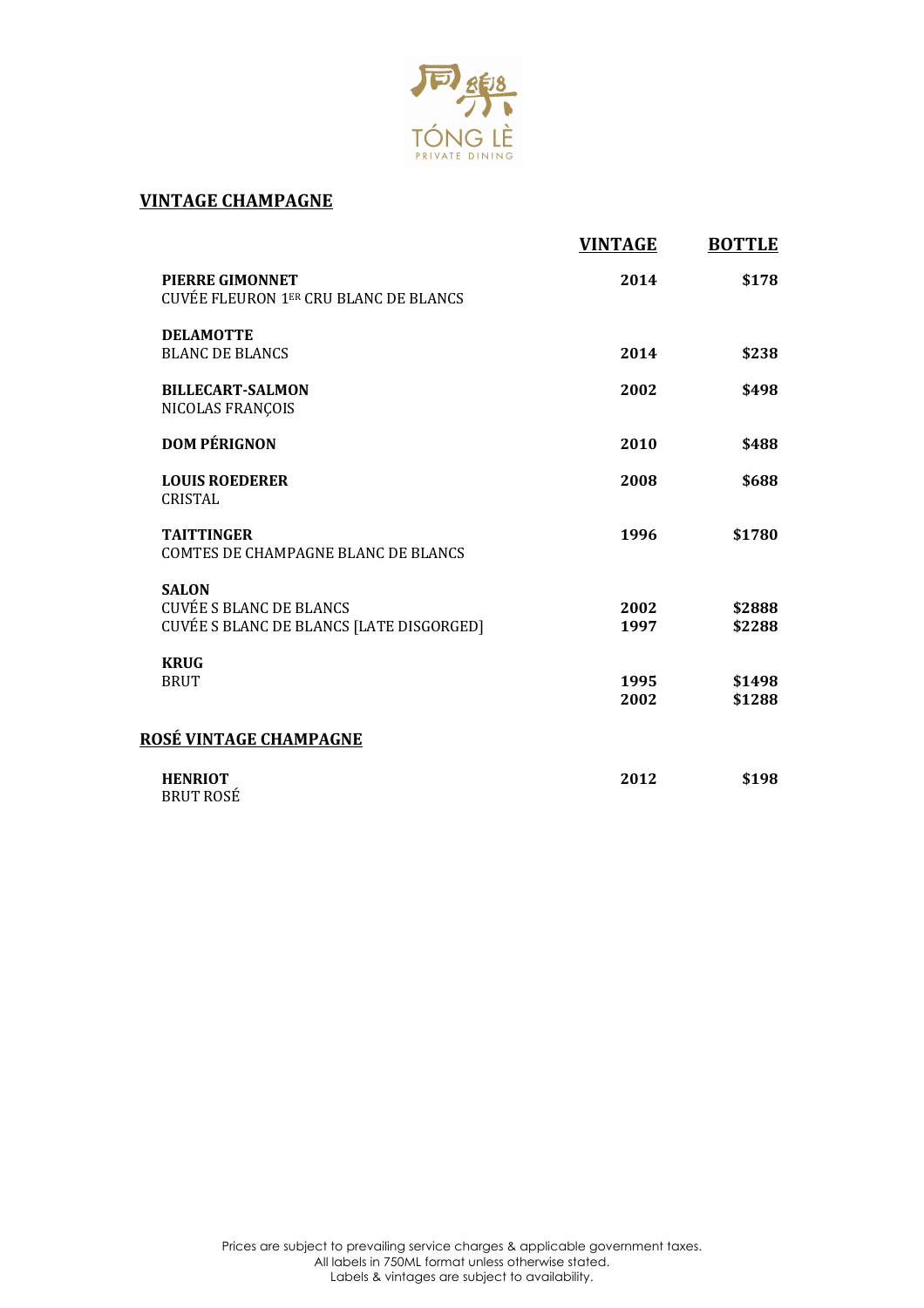

## **WHITE WINE - FRANCE**

|                                                                                                               | <b>VINTAGE</b>       | <b>BOTTLE</b>           |
|---------------------------------------------------------------------------------------------------------------|----------------------|-------------------------|
| <b>LOIRE VALLEY</b>                                                                                           |                      |                         |
| <b>DOMAINE ALPHONSE MELLOT</b><br><b>SANCERRE</b><br><b>LA MOUSSIÈRE</b><br>[SAUVIGNON BLANC]                 | 2020                 | \$148                   |
| <b>NICOLAS JOLY</b><br>SAVENNIÈRES COULÉE-DE-SERRANT<br><b>CLOS DE LA COULÉE-DE-SERRANT</b><br>[CHENIN BLANC] | 2013<br>1995         | \$248<br>\$888          |
| <b>ALSACE</b>                                                                                                 |                      |                         |
| TRIMBACH<br><b>GRAND CRUS ROSACKER</b><br><b>CUVÉE CLOS SAINTE HUNE</b><br>[RIESLING]                         | 2016                 | \$498                   |
| <b>BURGUNDY</b>                                                                                               |                      |                         |
| <b>SAMUEL BILLAUD</b><br><b>CHABLIS GRAND CRU</b><br><b>VAUDÉSIR</b>                                          | 2019                 | \$238                   |
| <b>DOMAINE JEAN PAUL &amp; BENOÎT DROIN</b><br><b>CHABLIS GRAND CRU</b><br><b>LES CLOS</b>                    | 2019                 | \$258                   |
| <b>BOUCHARD PÈRE &amp; FILS</b><br>CORTON-CHARLEMAGNE GRAND CRU                                               | 2016                 | \$398                   |
| <b>DOMAINE DE MONTILLE</b><br>CORTON-CHARLEMAGNE GRAND CRU                                                    | 2016                 | \$428                   |
| <b>CHARLES VAN CANNEYT</b><br>CORTON-CHARLEMAGNE GRAND CRU                                                    | 2019                 | \$468                   |
| <b>DOMAINE FRANCOIS GAUNOUX</b><br>MEURSAULT 1ER CRU<br><b>GOUTTE D'OR</b>                                    | 2018                 | \$258                   |
| <b>DOMAINE BUISSON-CHARLES</b><br>MEURSAULT 1ER CRU<br><b>BOUCHES-CHÈRES</b>                                  | 2018                 | \$268                   |
| <b>LUCIEN LE MOINE</b><br><b>MEURSAULT 1ER CRU</b><br><b>LES PERRIÈRES</b>                                    | 2010<br>2012<br>2015 | \$538<br>\$488<br>\$488 |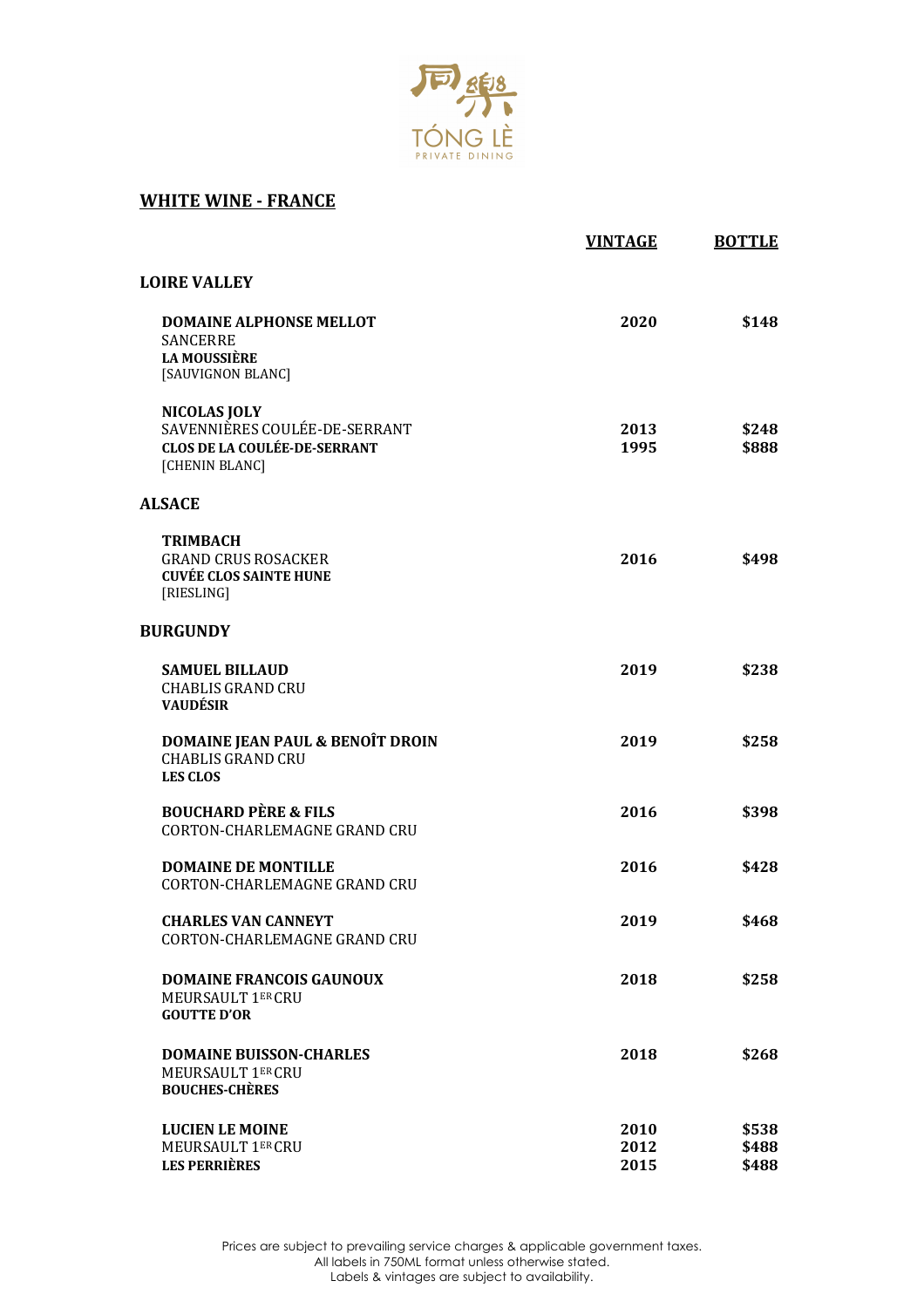

# **WHITE WINE - FRANCE**

|                                                                                          | <b>VINTAGE</b>       | <b>BOTTLE</b>           |
|------------------------------------------------------------------------------------------|----------------------|-------------------------|
| <b>BURGUNDY</b>                                                                          |                      |                         |
| <b>DOMAINE PAUL PERNOT</b><br>PULIGNY-MONTRACHET1ER CRU<br><b>CHALUMAUX</b>              | 2019                 | \$298                   |
| <b>DOMAINE DE LA POUSSE D'OR</b><br>PULIGNY-MONTRACHET1ER CRU<br><b>LE CAILLERET</b>     | 2018<br>2019         | \$338<br>\$328          |
| <b>DOMAINE HENRI BOILLOT</b><br>PULIGNY-MONTRACHET 1ER CRU<br><b>CLOS DE LA MOUCHÈRE</b> | 2018                 | \$488                   |
| <b>DOMAINE JOSEPH COLIN</b><br>CHASSAGNE-MONTRACHET1ER CRU<br><b>LES CHENEVOTTES</b>     | 2018                 | \$328                   |
| DOMAINE JEAN-NÖEL GAGNARD<br>CHASSAGNE-MONTRACHET 1ER CRU<br><b>LES CAILLERETS</b>       | 2012<br>2015<br>2016 | \$408<br>\$408<br>\$388 |
| <b>CHÂTEAU DE LA MALTROYE</b><br>CHASSAGNE-MONTRACHET 1ER CRU<br><b>LA DENT DE CHIEN</b> | 2014                 | \$688                   |
| <b>DOMAINE PAUL PERNOT</b><br>BÂTARD-MONTRACHET GRAND CRU                                | 2019                 | \$628                   |
| DOMAINE JEAN-NÖEL GAGNARD<br>BÂTARD-MONTRACHET GRAND CRU                                 | 2018                 | \$1388                  |
| <b>LUCIEN LE MOINE</b><br>CHEVALIER-MONTRACHET GRAND CRU                                 | 2009                 | \$1388                  |
| <b>DOMAINE HENRI BOILLOT</b><br>BÂTARD-MONTRACHET GRAND CRU                              | 2015<br>2017         | \$1498<br>\$1298        |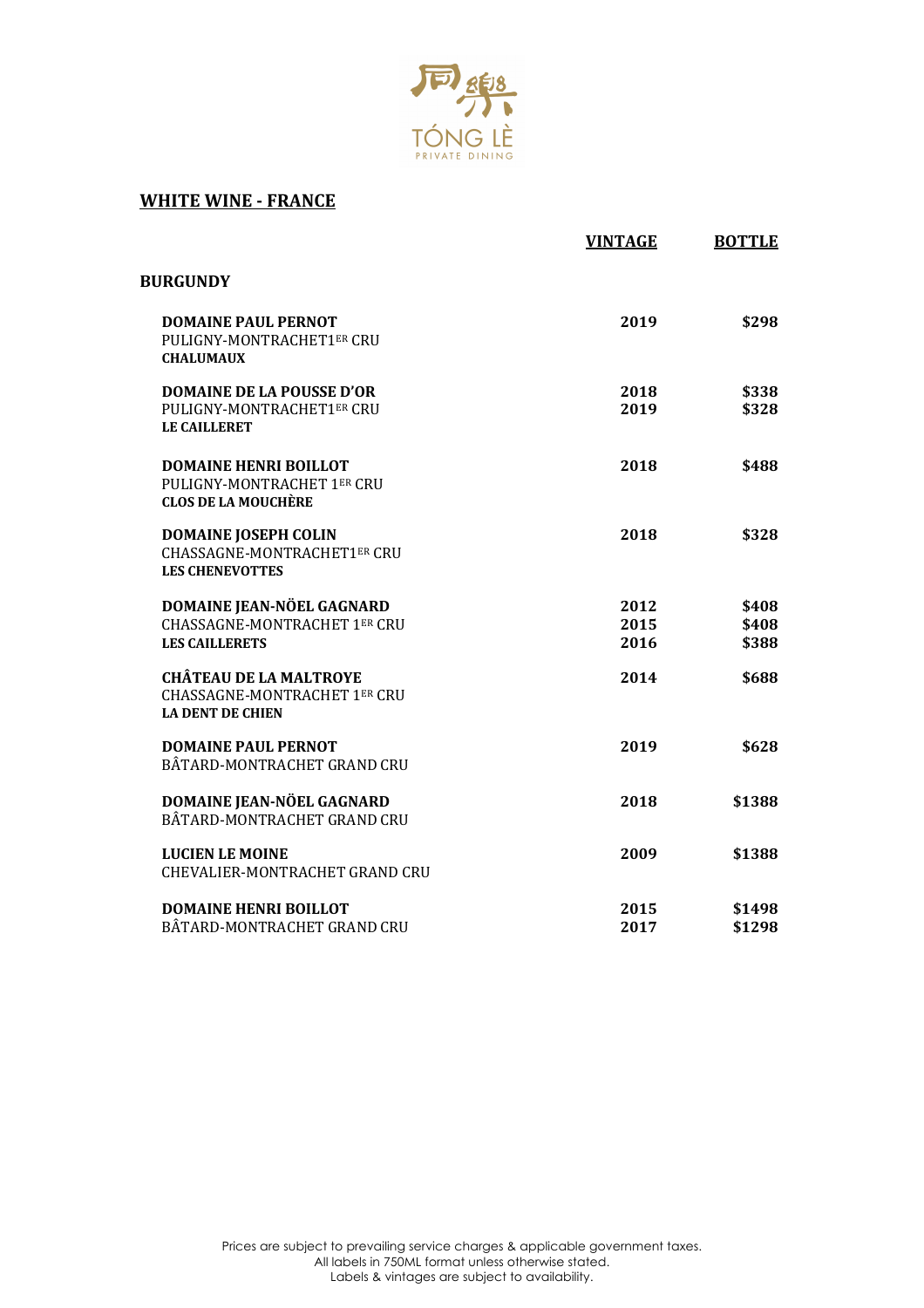

## **WHITE WINES - FRANCE**

|                                                                                      | <b>VINTAGE</b>    | <b>BOTTLE</b>  |
|--------------------------------------------------------------------------------------|-------------------|----------------|
| RHÔNE VALLEY                                                                         |                   |                |
| <b>CHÂTEAU GRILLET</b>                                                               | 2015              | \$728          |
| <b>DOMAINE GEORGES VERNAY</b><br><b>CONDRIEU</b><br><b>LES TERRASSES DE L'EMPIRE</b> | 2020              | \$178          |
| PAUL JABOULET AÎNÉ<br><b>HERMITAGE</b><br>LE CHEVALIER DE STERIMBERG                 | 2019              | \$208          |
| DOMAINE JEAN-LOUIS CHAVE<br><b>HERMITAGE</b>                                         | 2013/2014<br>2017 | \$738<br>\$698 |
| <b>DOMAINE DE MARCOUX</b><br><b>CHÂTEAUNEUF-DU-PAPE</b>                              | 2019              | \$188          |
| WHITE WINE - ITALY                                                                   |                   |                |

|                                                                              | <b>VINTAGE</b> | <b>BOTTLE</b> |
|------------------------------------------------------------------------------|----------------|---------------|
| <b>ALTO ADIGE DOC</b>                                                        |                |               |
| <b>ELENA WALCH</b><br><b>VIGNA CASTEL RINGBERG</b><br>[RIESLING]             | 2018           | \$148         |
| <b>ELENA WALCH</b><br><b>BEYOND THE CLOUDS</b><br>[PREDOMINANTLY CHARDONNAY] | 2019           | \$228         |
| <b>FRUILI IGT</b>                                                            |                |               |
| <b>JERMANN</b><br><b>W DREAMS  </b><br>[CHARDONNAY]                          | 2015           | \$228         |
| <b>LANGHE DOC</b>                                                            |                |               |
| CA' DEL BAIO<br>[RIESLING]                                                   | 2016           | \$138         |
| <b>WHITE WINE - GERMANY</b>                                                  |                |               |
| <b>PFALZ</b>                                                                 |                |               |
| <b>VON WINNING</b><br><b>FORST UNGEHEUER GROSSES GEWÄCHS</b>                 | 2017           | \$188         |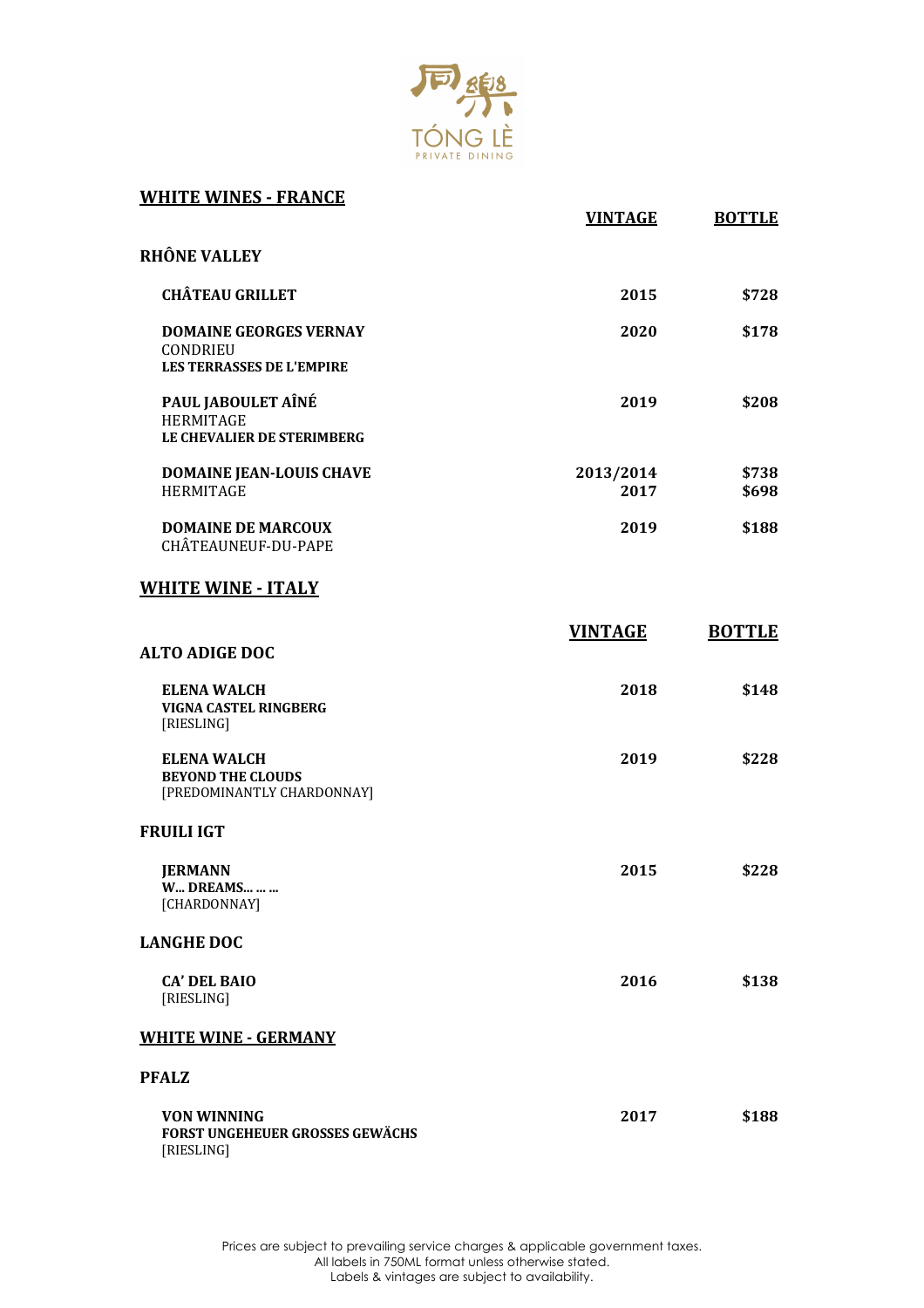

## **WHITE WINE - AMERICA**

|                                                                  | <b>VINTAGE</b> | <b>BOTTLE</b> |
|------------------------------------------------------------------|----------------|---------------|
| <b>NORTH COAST AVA</b>                                           |                |               |
| <b>SPOTTSWOODE</b><br>[SAUVIGNON BLANC]                          | 2019           | \$168         |
| <b>NAPA VALLEY AVA</b>                                           |                |               |
| <b>EISELE VINEYARD</b><br>[SAUVIGNON BLANC]                      | 2019           | \$248         |
| <b>SONOMA COAST AVA</b>                                          |                |               |
| <b>KISTLER</b><br><b>NOISETIERS</b><br>[CHARDONNAY]              | 2019           | \$238         |
| <b>KNIGHTS VALLEY AVA</b>                                        |                |               |
| <b>PETER MICHAEL</b><br><b>L'APRES-MIDI</b><br>[SAUVIGNON BLANC] | 2018           | \$178         |
| PETER MICHAEL<br><b>BELLE CÔTE</b><br>[CHARDONNAY]               | 2019           | \$368         |
| <b>PETER MICHAEL</b><br><b>MA BELLE-FILLE</b><br>[CHARDONNAY]    | 2018/2019      | \$388         |
| <b>WHITE WINE - AUSTRALIA</b>                                    |                |               |
| VICTORIA, GEELONG                                                |                |               |
| <b>LETHBRIDGE</b><br>ALLEGRA<br>[CHARDONNAY]                     | 2013           | \$168         |
| <b>WHITE WINE - NEW ZEALAND</b>                                  |                |               |
| SOUTH ISLAND, MARLBOROUGH                                        |                |               |
| <b>TOHU</b><br>[SAUVIGNON BLANC]                                 | 2020           | \$138         |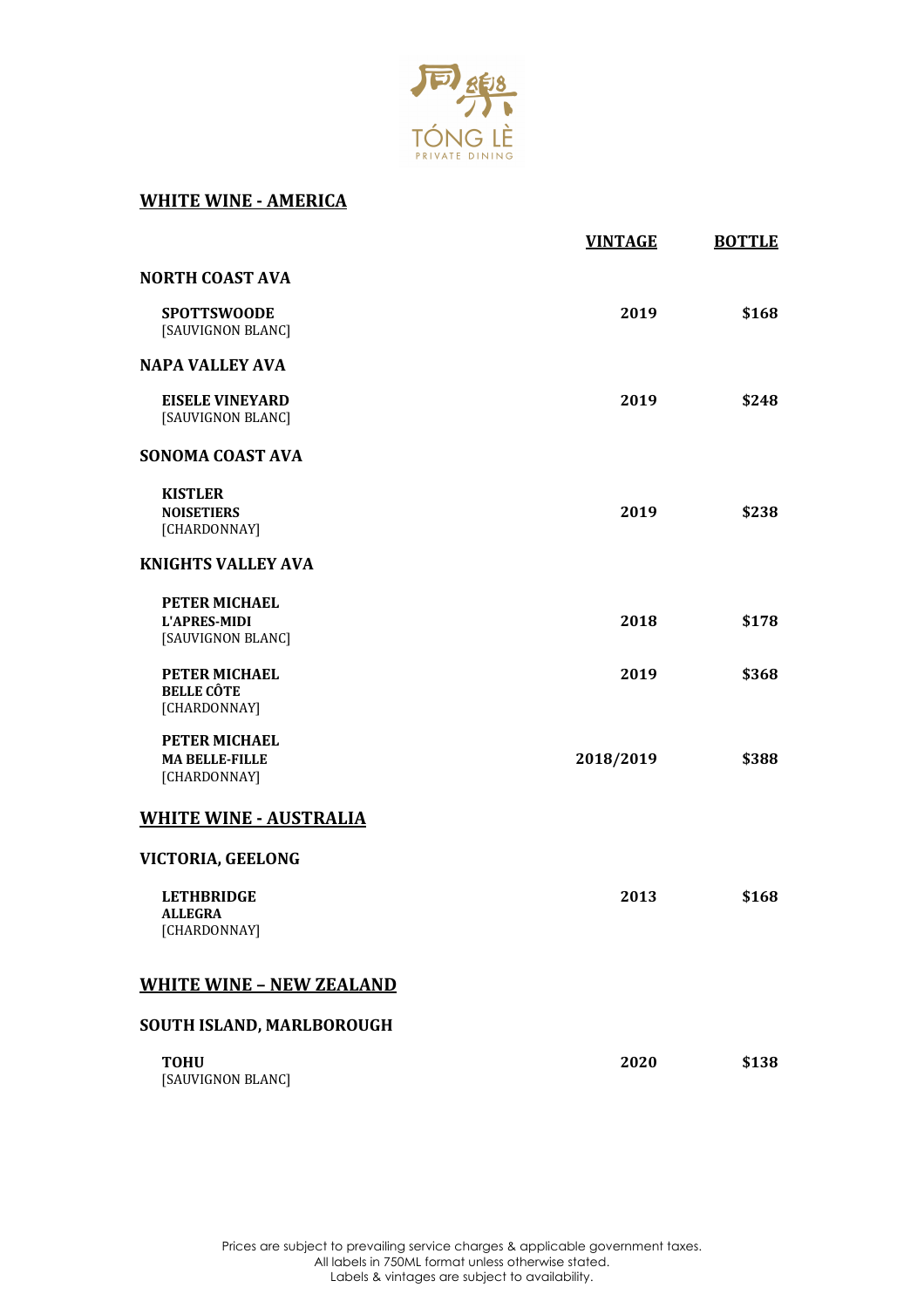

|                                         | <b>VINTAGE</b> | <b>BOTTLE</b> |
|-----------------------------------------|----------------|---------------|
| <b>BORDEAUX</b>                         |                |               |
| <b>CHÂTEAU COS D'ESTOURNEL</b>          | 2003           | \$588         |
| SAINT-ESTEPHÈ 2ÈME CRU CLASSÉ           | 2010           | \$638         |
|                                         | 2016           | \$508         |
| <b>CHÂTEAU MONTROSE</b>                 | 2009           | \$698         |
| SAINT-ESTEPHÈ 2ÈME CRU CLASSÉ           | 2018           | \$528         |
| <b>CHÂTEAU PICHON LONGUEVILLE BARON</b> | 2005           | \$598         |
| PAUILLAC 2ÈME CRU CLASSÉ                | 2010           | \$558         |
| <b>CHÂTEAU PICHON LONGUEVILLE</b>       | 2010           | \$688         |
| <b>COMTESSE DE LALANDE</b>              | 2016           | \$498         |
| PAUILLAC 2ÈME CRU CLASSÉ                |                |               |
| <b>CHÂTEAU LYNCH-BAGES</b>              | 1989           | \$1028        |
| PAUILLAC 5ÈME CRU CLASSÉ                |                |               |
| <b>CHÂTEAU MOUTON ROTHSCHILD</b>        | 2010           | \$1998        |
| PAUILLAC 1ER CRU CLASSÉ                 |                |               |
| <b>CHÂTEAU LAFITE ROTHSCHILD</b>        | 1996           | \$2588        |
| PAUILLAC 1ER CRU CLASSÉ                 | 2010           | \$3088        |
| <b>CHÂTEAU LATOUR</b>                   | 2000           | \$2688        |
| PAUILLAC 1ER CRU CLASSÉ                 |                |               |
| <b>CHÂTEAU LAFITE ROTHSCHILD</b>        | 1982           | \$10800       |
| PAUILLAC 1ER CRU CLASSÉ                 |                |               |
| <b>CHÂTEAU DUCRU-BEAUCAILLOU</b>        | 2010           | \$708         |
| SAINT-JULIEN 2ÈME CRU CLASSÉ            |                |               |
| <b>CHÂTEAU LÉOVILLE LAS CASES</b>       |                |               |
| SAINT-JULIEN 2ÈME CRU CLASSÉ            | 2015           | \$498         |
| <b>CHÂTEAU MARGAUX</b>                  | 1996           | \$2288        |
| MARGAUX 1ER CRU CLASSÉ                  | 1990           | \$2998        |
|                                         | 2015           | \$3398        |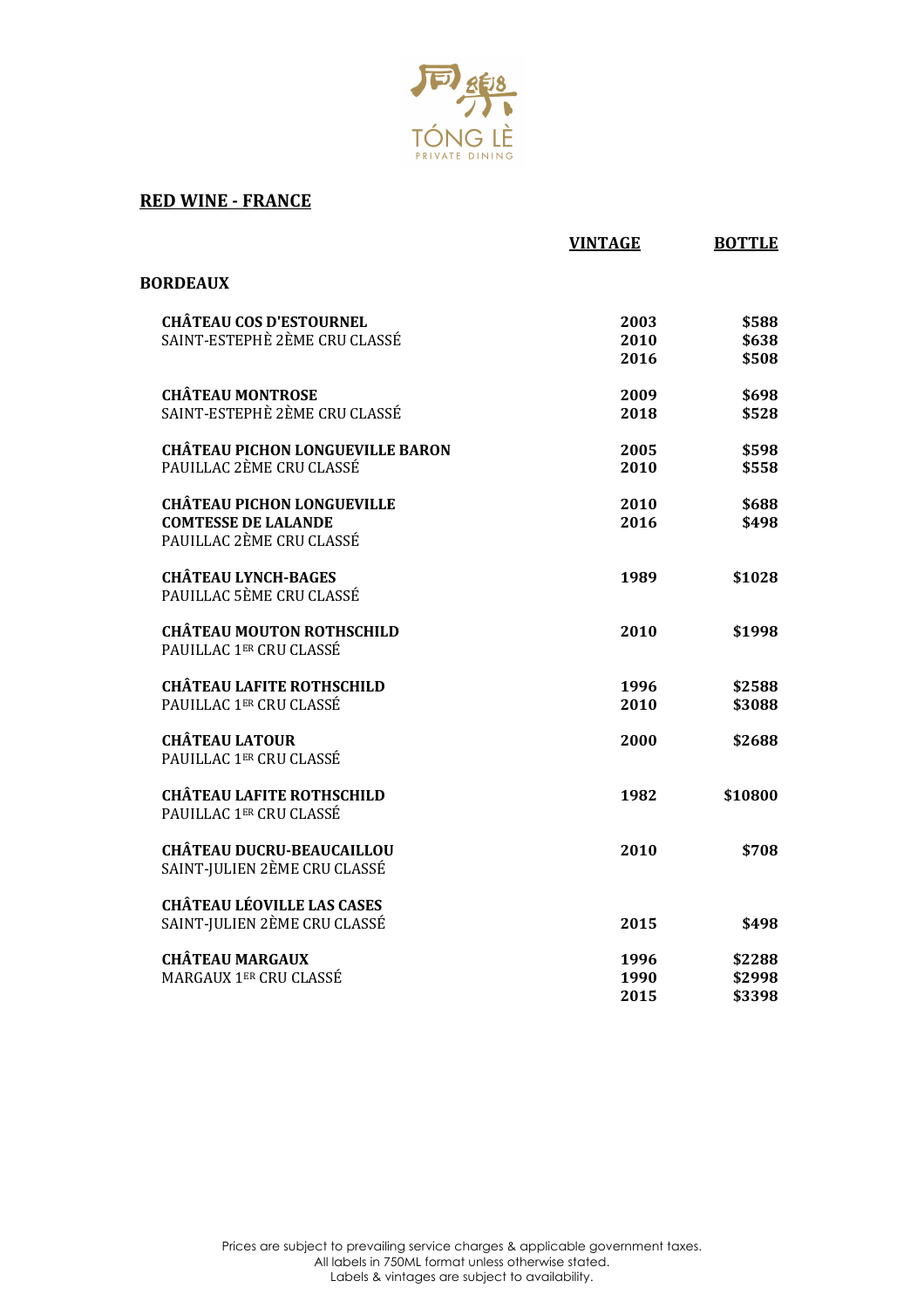

|                                                                            | <b>VINTAGE</b> | <b>BOTTLE</b> |
|----------------------------------------------------------------------------|----------------|---------------|
| <b>BORDEAUX</b>                                                            |                |               |
| <b>CHÂTEAU RAUZAN-SÉGLA</b><br>MARGAUX 2ÈME CRU CLASSÉ                     | 2010           | \$428         |
| <b>CHÂTEAU PALMER</b><br>MARGAUX 3ÈME CRU CLASSÉ                           | 2000           | \$1188        |
| <b>CHÂTEAU HAUT-BRION</b><br>PESSAC-LÉOGNAN 1ER CRU CLASSÉ                 | 2009           | \$1898        |
| <b>CHÂTEAU SMITH HAUT LAFITTE</b><br>PESSAC-LÉOGNAN GRAND CRU CLASSÉ       | 2019           | \$358         |
| <b>CHÂTEAU TROPLONG MONDOT</b><br>SAINT-ÉMILION PREMIER GRAND CRU CLASSÉ B | 2010           | \$498         |
| <b>CHÂTEAU FIGEAC</b><br>SAINT-ÉMILION PREMIER GRAND CRU CLASSÉ B          | 2016           | \$638         |
| <b>CHÂTEAU CHEVAL BLANC</b><br>SAINT-ÉMILION PREMIER GRAND CRU CLASSÉ A    | 1990           | \$2580        |
| <b>CHÂTEAU L'EGLISE-CLINET</b><br><b>POMEROL</b>                           | 2012           | \$528         |
| <b>CHÂTEAU CLIENT</b><br><b>POMEROL</b>                                    | 2010           | \$538         |
| <b>CHÂTEAU LA CONSEILLANTE</b><br><b>POMEROL</b>                           | 2010           | \$588         |
| <b>VIEUX CHÂTEAU CERTAN</b><br><b>POMEROL</b>                              | 2009           | \$698         |
| <b>PETRUS</b><br><b>POMEROL</b>                                            | 1990           | \$9288        |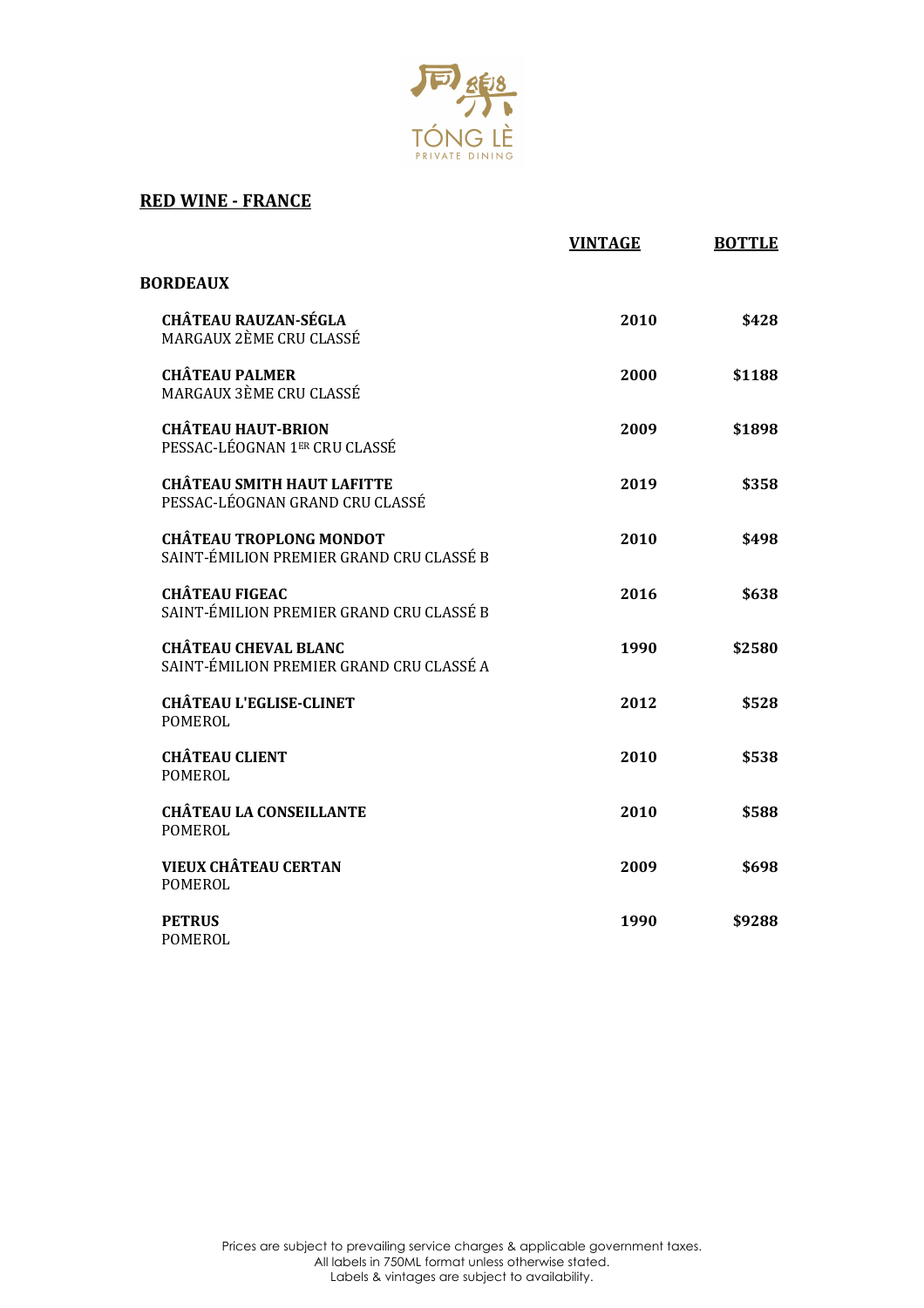

|                                   | <b>VINTAGE</b> | <b>BOTTLE</b> |
|-----------------------------------|----------------|---------------|
| <b>BURGUNDY</b>                   |                |               |
| DOMAINE HENRI REBOURSEAU          | 2018           | \$308         |
| <b>GEVREY-CHAMBERTIN 1ER CRU</b>  |                |               |
| <b>FONTENYS</b>                   |                |               |
| <b>CHARLES VAN CANNEYT</b>        | 2015           | \$338         |
| <b>GEVREY-CHAMBERTIN 1ER CRU</b>  |                |               |
| <b>LES CAZETIERS</b>              |                |               |
| <b>DOMAINE JOSEPH ROTY</b>        | 2015           | \$388         |
| <b>GEVREY-CHAMBERTIN 1ER CRU</b>  |                |               |
| <b>LES FONTENYS</b>               |                |               |
| <b>DOMAINE BRUNO CLAIR</b>        | 2016           | \$448         |
| <b>GEVREY-CHAMBERTIN 1ER CRU</b>  | 2017           | \$408         |
| <b>GEVREY-CHAMBERTIN 1ER CRU</b>  |                |               |
| <b>LES CAZETIERS</b>              |                |               |
| <b>DOMAINE BRUNO CLAIR</b>        | 2012           | \$598         |
| <b>GEVREY-CHAMBERTIN 1ER CRU</b>  |                |               |
| <b>CLOS SAINT-JACQUES</b>         |                |               |
| <b>DOMAINE CLAUDE DUGAT</b>       | 2015           | \$468         |
| <b>GEVREY-CHAMBERTIN 1ER CRU</b>  |                |               |
| <b>DOMAINE DENIS BACHELET</b>     | 2015           | \$788         |
| <b>GEVREY-CHAMBERTIN 1ER CRU</b>  |                |               |
| LES CORBEAUX VIEILLES VIGNES      |                |               |
| <b>DOMAINE JOSEPH ROTY</b>        | 2012           | \$1288        |
| CHARMES-CHAMBERTIN GRAND CRU      | 2015           | \$1098        |
| <b>TRÈS VIEILLES VIGNES</b>       |                |               |
| <b>DOMAINE PERROT-MINOT</b>       |                |               |
| CHAMBERTIN CLOS DE BÈZE GRAND CRU | 2015           | \$1580        |
| <b>DOMAINE DU CLOS DE TART</b>    | 2018           | \$288         |
| MOREY-SAINT-DENIS                 |                |               |
| <b>DOMAINE SÉRAFIN</b>            | 2012/2013      | \$358         |
| CHAMBOLLE-MUSIGNY 1ER CRU         |                |               |
| <b>LES BAUDES</b>                 |                |               |
| <b>LUCIEN LE MOINE</b>            | 2015           | \$828         |
| <b>BONNES MARES GRAND CRU</b>     |                |               |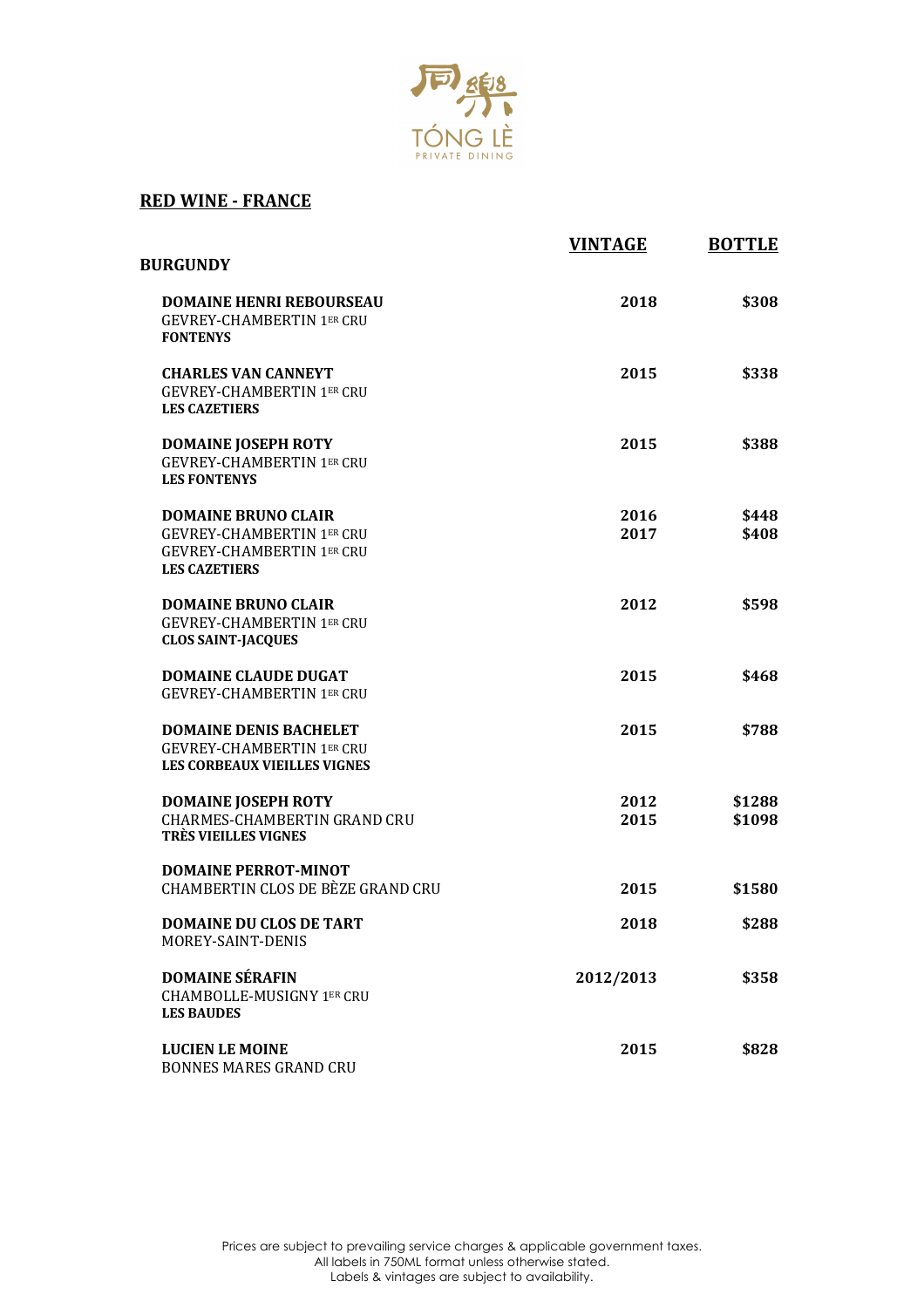

|                                                                                                              | VINTAGE      | <b>BOTTLE</b>  |
|--------------------------------------------------------------------------------------------------------------|--------------|----------------|
| <b>BURGUNDY</b>                                                                                              |              |                |
| <b>DOMAINE DU CLOS FRANTIN ALBERT BICHOT</b><br><b>VOSNE-ROMANÉE 1ER CRU</b><br><b>LES MALCONSORTS</b>       | 2016         | \$358          |
| <b>LUCIEN LE MOINE</b><br><b>VOSNE-ROMANÉE 1ER CRU</b><br><b>LES SUCHOTS</b>                                 | 2015<br>2018 | \$498<br>\$488 |
| <b>DOMAINE PERROT-MINOT</b><br><b>VOSNE-ROMANÉE 1ER CRU</b><br>LES BEAUX MONTS VIEILLES VIGNES               | 2018         | \$528          |
| <b>DOMAINE HENRI GOUGES</b><br>NUITS-SAINT-GEORGES 1ER CRU<br><b>CLOS DES PORRETS SAINT GEORGES</b>          | 2018         | \$218          |
| <b>DOMAINE JACQUES-FRÉDÉRIC MUGNIER</b><br><b>NUITS-SAINT-GEORGES 1ER CRU</b><br><b>CLOS DE LA MARÉCHALE</b> | 2009         | \$488          |
| <b>DOMAINE SYLVAIN CATHIARD</b><br><b>NUITS-SAINT-GEORGES 1ER CRU</b><br><b>AUX THOREY</b>                   | 2014         | \$688          |
| <b>DOMAINE CHRISTOPHE PERROT-MINOT</b><br><b>NUITS-SAINT-GEORGES 1ER CRU</b><br><b>LA RICHEMONE</b>          | 2009<br>2010 | \$508<br>\$508 |
| <b>DOMAINE PRIEURÉ-ROCH</b><br><b>NUITS-SAINT-GEORGES 1ER CRU</b><br><b>CLOS DES CORVÉES</b>                 | 2013         | \$2898         |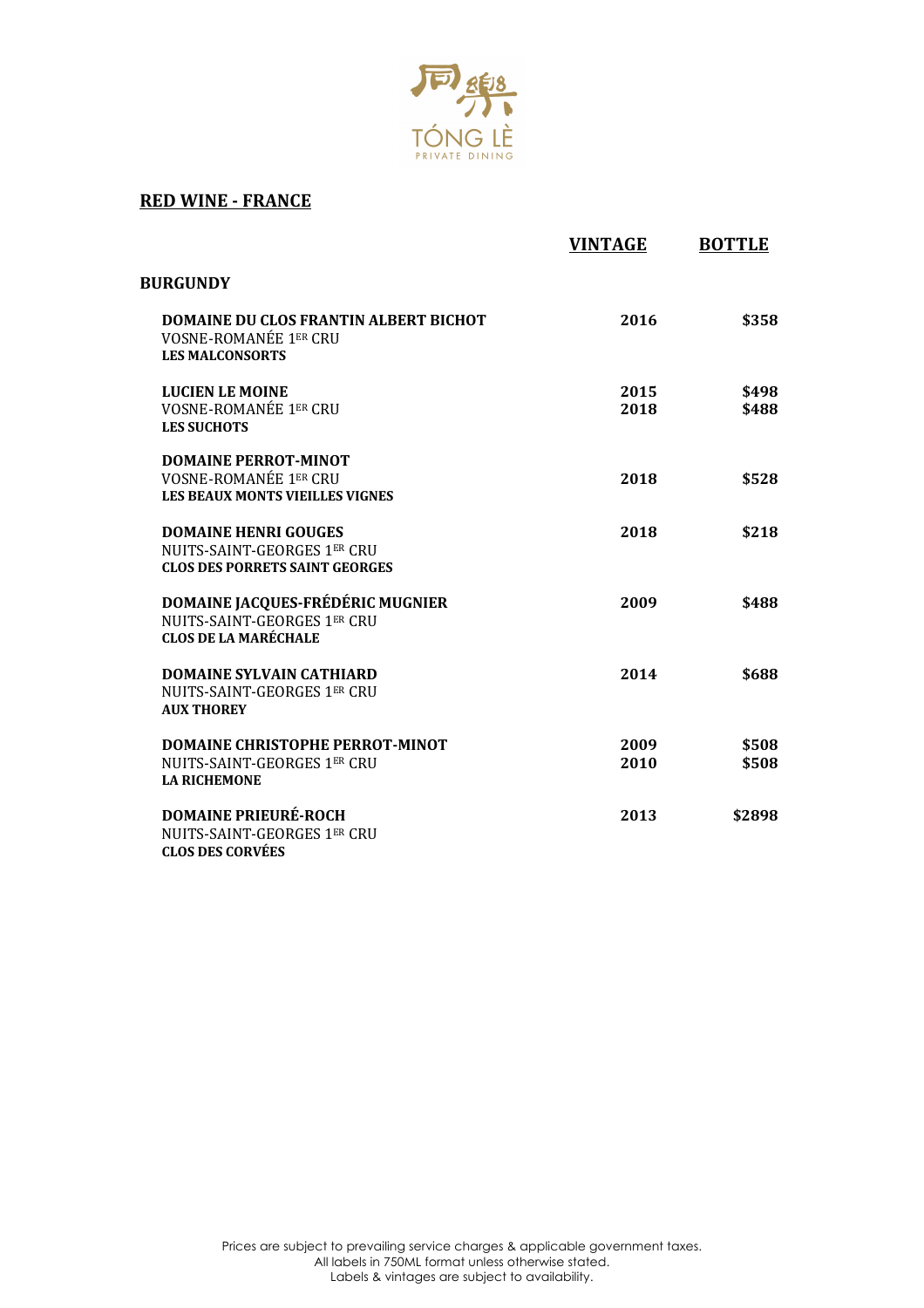

|                                                          | <b>VINTAGE</b> | <b>BOTTLE</b>  |
|----------------------------------------------------------|----------------|----------------|
| <b>BURGUNDY</b>                                          |                |                |
| <b>BOUCHARD PÈRE &amp; FILS</b><br><b>BEAUNE 1ER CRU</b> | 2017           | \$268          |
| <b>GRÈVES VIGNE L'ENFANT JÉSUS</b>                       |                |                |
| <b>LAUNAY-LORIOT</b>                                     | 2018           | \$228          |
| POMMARD1ER CRU<br><b>CLOS BLANC</b>                      |                |                |
| <b>FRANCOIS GAUNOUX</b>                                  | 2017           | \$258          |
| POMMARD1ER CRU                                           |                |                |
| <b>LES GRANDS ÉPENOTS</b>                                |                |                |
| <b>DOMAINE DE COURCEL</b>                                | 2008           | \$308          |
| POMMARD 1ER CRU                                          |                |                |
| LE GRAND CLOS DE ÉPENOTS                                 |                |                |
| <b>DOMAINE DE LA POUSSE D'OR</b>                         | 2012           | \$388          |
| <b>VOLNAY 1ER CRU</b>                                    |                |                |
| <b>CLOS DES 60 OUVRÉES</b>                               |                |                |
| RHÔNE VALLEY                                             |                |                |
| E. GUIGAL CHÂTEAU D'AMPUIS                               | 2017           | \$298          |
| CÔTE-RÔTIE                                               |                |                |
| <b>DOMAINE JEAN-LOUIS CHAVE</b>                          | 2018           | \$208          |
| <b>SAINT JOSEPH</b>                                      |                |                |
| PAUL JABOULET AÎNÉ                                       | 2018           | \$228          |
| HERMITAGE                                                |                |                |
| <b>LA MAISON BLEUE</b>                                   |                |                |
| <b>DOMAINE DES RÉMIZIÈRES</b>                            | 2010           | \$408          |
| <b>HERMITAGE</b>                                         |                |                |
| <b>AUTREMENT</b>                                         |                |                |
| E. GUIGAL                                                | 2015           | \$688          |
| HERMITAGE                                                |                |                |
| EX-VOTO                                                  |                |                |
| <b>DOMAINE JEAN-LOUIS CHAVE</b>                          |                |                |
| <b>HERMITAGE</b>                                         | 2016           | \$888          |
| <b>ALAIN VOGE</b>                                        |                |                |
| <b>CORNAS</b>                                            | 2016<br>2018   | \$208<br>\$188 |
| <b>LES VIEILLES VIGNES</b>                               |                |                |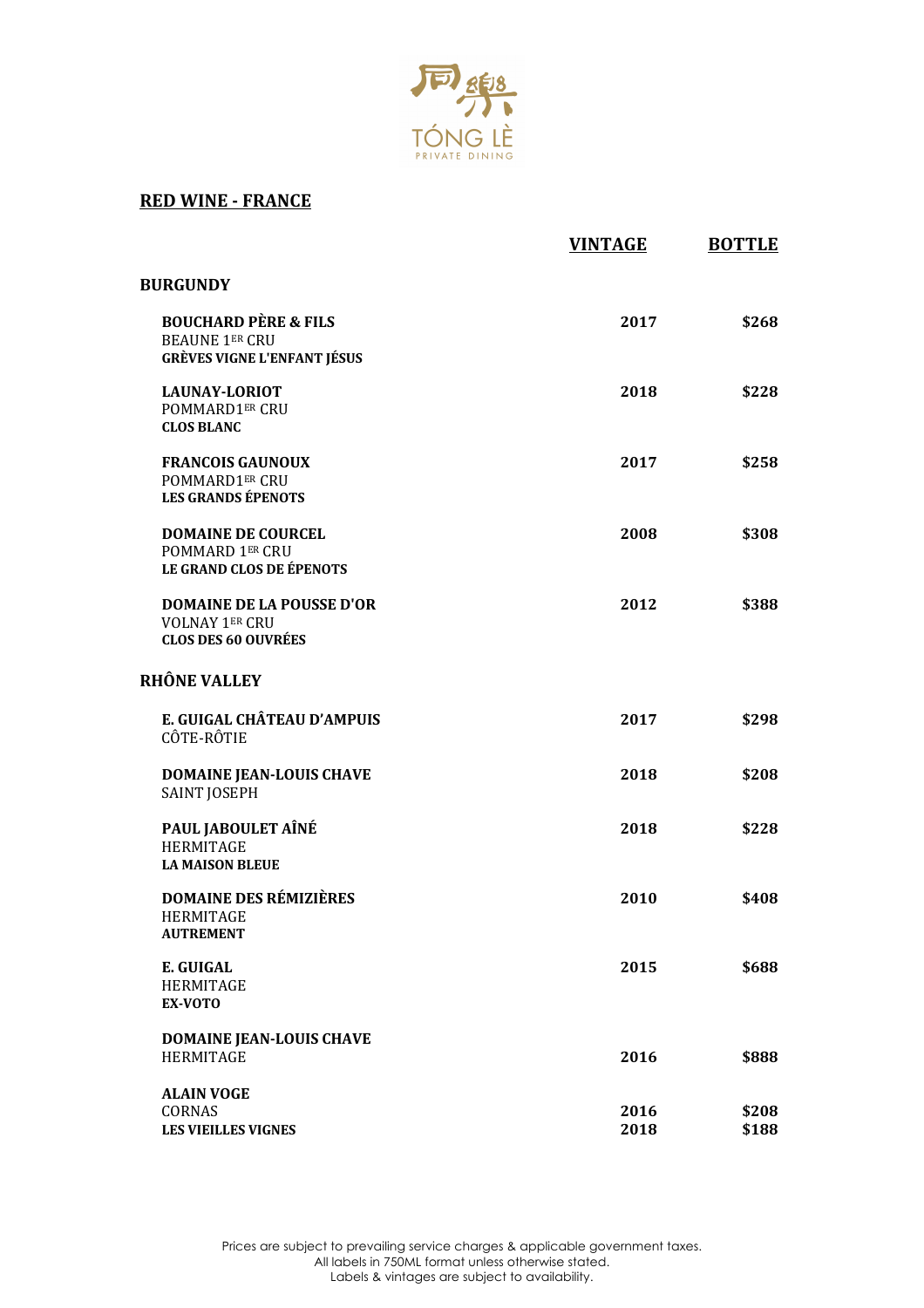

|                                                                                                            | <b>VINTAGE</b> | <b>BOTTLE</b> |
|------------------------------------------------------------------------------------------------------------|----------------|---------------|
| RHÔNE VALLEY                                                                                               |                |               |
| ALAIN JAUME DOMAINE GRAND VENEUR<br>CHÂTEAUNEUF-DU-PAPE<br><b>LE MIOCÈNE</b>                               | 2019           | \$158         |
| <b>DOMAINE DE MARCOUX</b><br>CHÂTEAUNEUF-DU-PAPE                                                           | 2018           | \$188         |
| <b>ROTEM &amp; MOUNIR SAOUMA</b><br>CHÂTEAUNEUF-DU-PAPE<br><b>OMNIA</b>                                    | 2013           | \$288         |
| <b>CHÂTEAU DE BEAUCASTEL</b><br>CHÂTEAUNEUF-DU-PAPE<br><b>HOMMAGE À JACQUES PERRIN</b>                     | 2012           | \$838         |
| <b>LANGUEDOC-ROUSSILLON</b>                                                                                |                |               |
| <b>AMISTAT</b><br><b>CÔTES CATALANES</b><br>[GRENACHE]                                                     | 2015           | \$168         |
| <b>MAS DE DAUMAS GASSAC</b><br>SAINT-GUILHEM-LE-DÉSERT CITÉ D'ANIANE<br>[PREDOMINANTLY CABERNET SAUVIGNON] | 2019           | \$178         |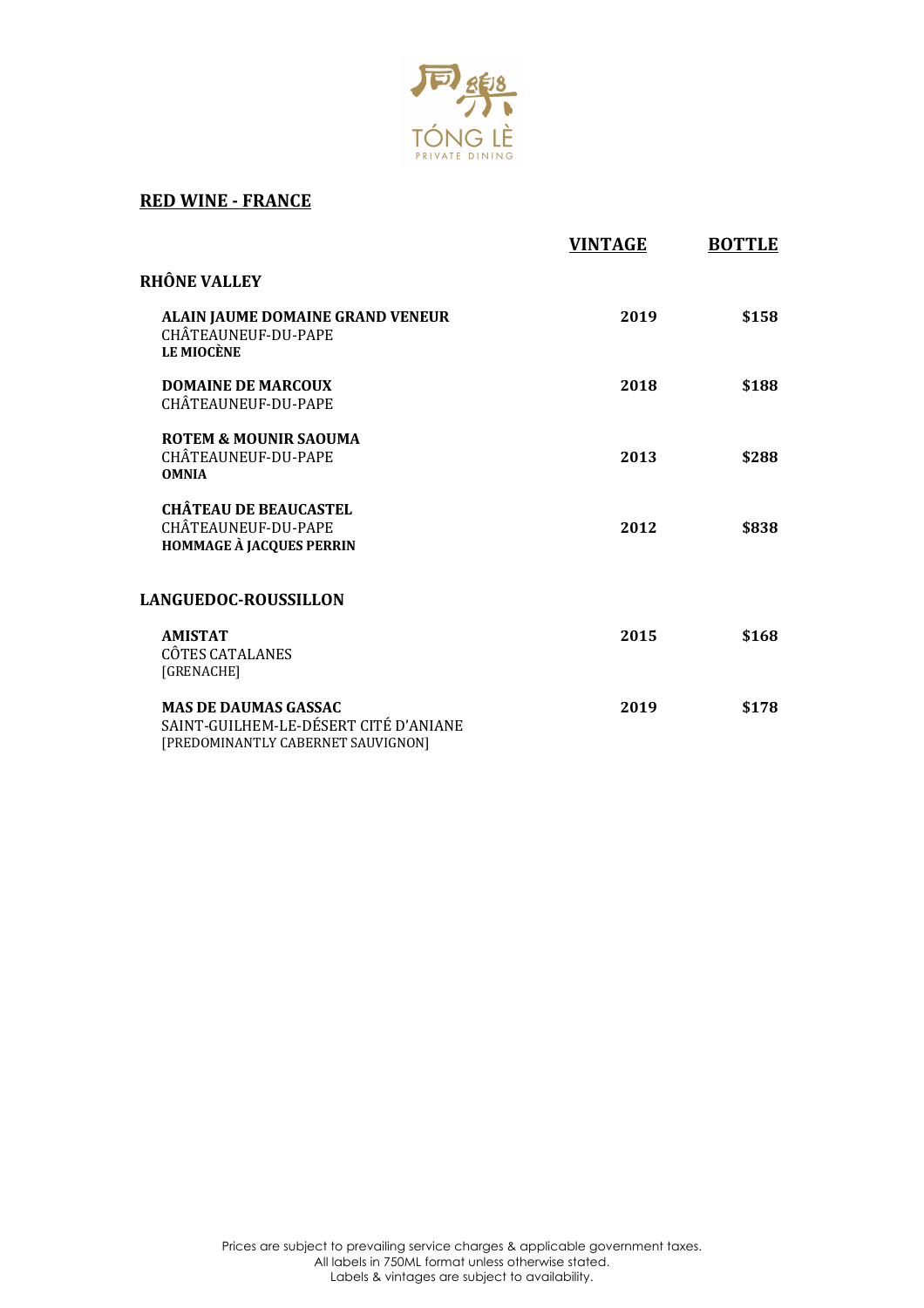

# **RED WINE - ITALY**

|                                             | <b>VINTAGE</b> | <b>BOTTLE</b> |
|---------------------------------------------|----------------|---------------|
| <b>VALPOLICELLA CLASSICO SUPERIORE DOC</b>  |                |               |
| <b>GIUSEPPE QUINTARELLI</b>                 | 2007           | \$248         |
| <b>AMARONE DELLA VALPOLICELLA DOC</b>       |                |               |
| <b>GIUSEPPE QUINTARELLI</b>                 | 2006           | \$888         |
| <b>BAROLO DOCG</b>                          | 2011           | \$728         |
| <b>MARCHESI DI BAROLO</b><br><b>CANNUBI</b> | 2014           | \$228         |
| <b>MASSOLINO</b><br><b>PARUSSI</b>          | 2016           | \$258         |
| <b>ELIO ALTARE</b>                          | 2016           | \$328         |
| <b>VIGNETO ARBORINA</b>                     | 2017           | \$288         |
| <b>ELIO ALTARE</b><br><b>CANNUBI</b>        | 2016           | \$488         |
| <b>BARBARESCO DOCG</b>                      |                |               |
| <b>BRUNO ROCCA</b>                          | 2007           | \$338         |
| <b>MARIA ADELAIDE</b>                       | 2008           | \$338         |
| <b>BRUNO GIACOSA</b><br><b>ASILI</b>        | 2012           | \$488         |
| <b>BRUNELLO DI MONTALCINO DOCG</b>          |                |               |
| <b>IL MARRONETO</b>                         | 2017           | \$238         |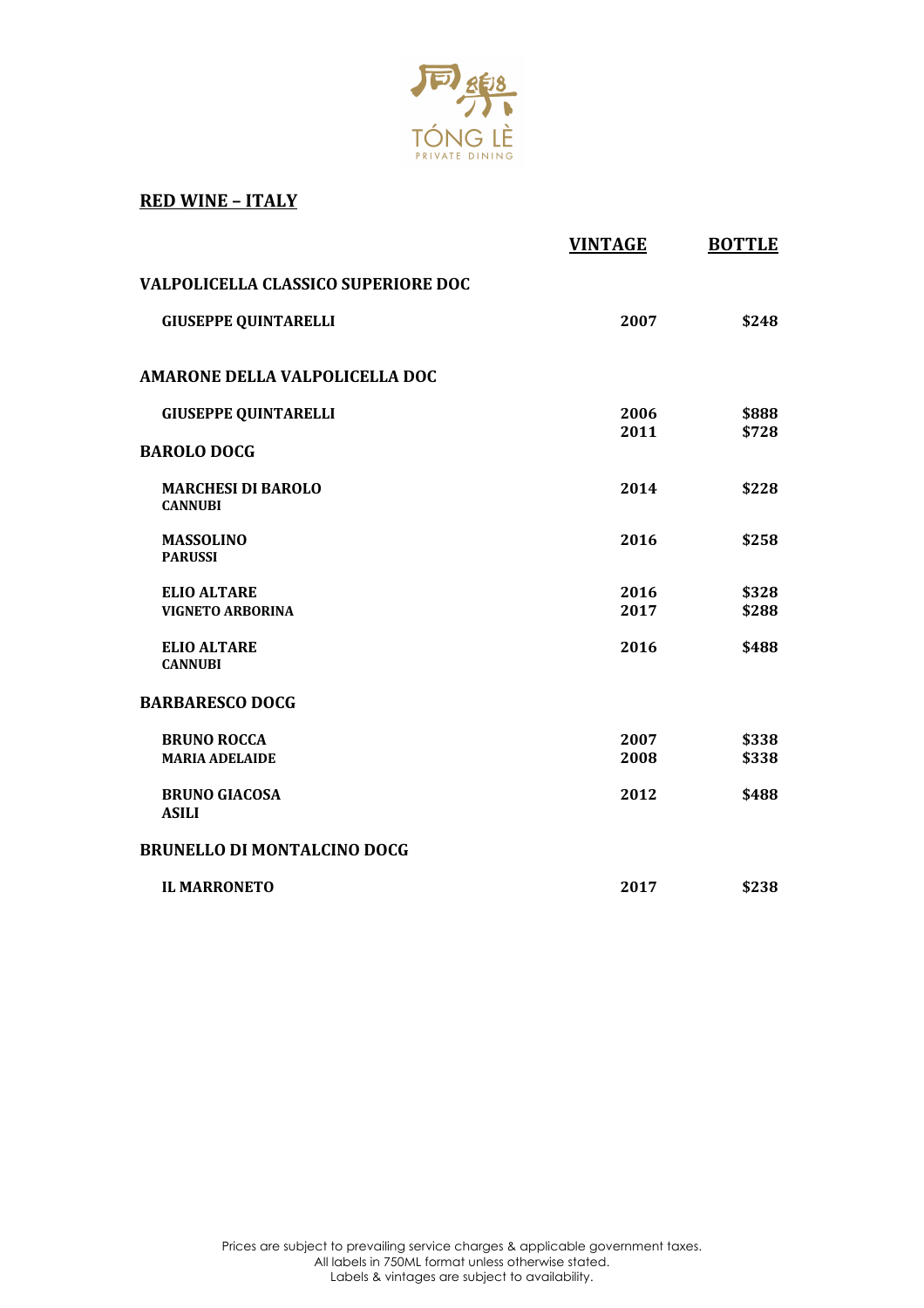

### **RED WINE - ITALY**

|                                                                                                   | <b>VINTAGE</b> | <b>BOTTLE</b> |
|---------------------------------------------------------------------------------------------------|----------------|---------------|
| BOLGHERI SASSICAIA DOC                                                                            |                |               |
| <b>TENUTA SAN GUIDO</b><br><b>SASSICAIA</b><br>[CABERNET SAUVIGNON & CABERNET FRANC]              | 2001           | \$968         |
| TOSCANA IGT                                                                                       |                |               |
| <b>MARCHESI MAZZEI</b><br><b>CASTELLO DI FONTERUTOLI</b><br><b>PHILIP</b><br>[CABERNET SAUVIGNON] | 2016           | \$158         |
| <b>CASTELLO DEI RAMPOLLA</b><br><b>SAMMARCO</b><br>[CABERNET SAUVIGNON, SANGIOVESE & MERLOT]      | 2015/2016      | \$188         |
| <b>RUFFINO</b><br><b>MODUS</b><br>[SANGIOVESE, CABERNET SAUVIGNON & MERLOT]                       | 2016           | \$228         |
| <b>TENUTA DI CASTELGIOCONDO</b><br><b>LAMAIONE</b><br>[MERLOT]                                    | 2013           | \$228         |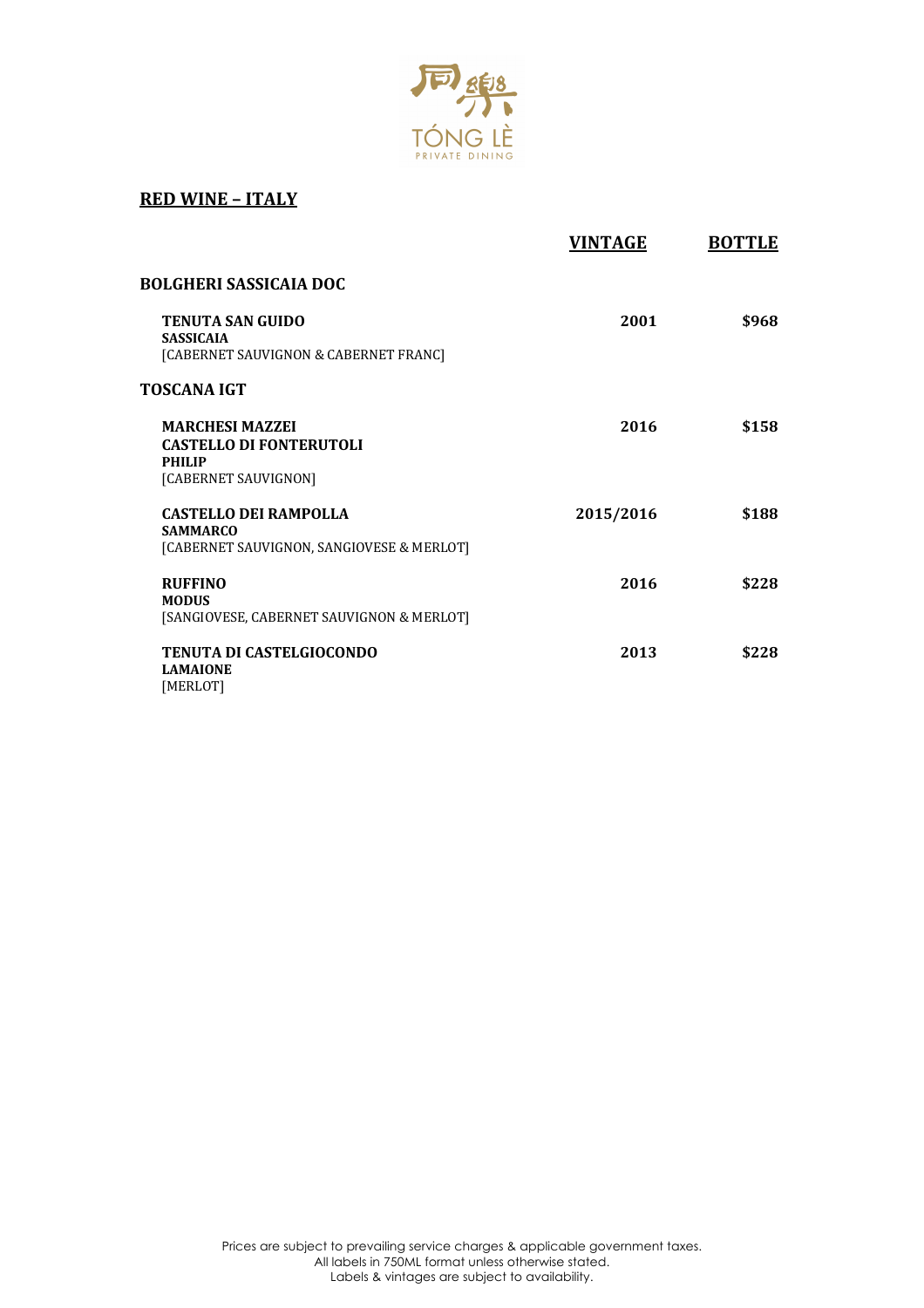

## **RED WINE - SPAIN**

|                                                                                                                       | <b>VINTAGE</b> | <b>BOTTLE</b> |
|-----------------------------------------------------------------------------------------------------------------------|----------------|---------------|
| <b>CAMPO DE BORJA DO</b>                                                                                              |                |               |
| <b>ALTO MONCAYO</b><br><b>VERATON</b><br>[GARNACHA]                                                                   | 2018           | \$148         |
| <b>RIBERA DEL DUERO DO</b>                                                                                            |                |               |
| <b>VEGA SICILIA</b><br><b>UNICO</b><br>[TEMPRANILLO & CABERNET SAUVIGNON]                                             | 2000           | \$1288        |
| <b>RIOJA DOCa</b>                                                                                                     |                |               |
| <b>VIÑEDOS DE PÁGANOS</b><br><b>EL PUNTIDO</b><br>[TEMPRANILLO]                                                       | 2016           | \$178         |
| LA RIOJA ALTA<br><b>GRAN RESERVA 904</b><br>[TEMPRANILLO & MAZUELO]                                                   | 2011           | \$208         |
| <b>PRIORIAT DOCa</b>                                                                                                  |                |               |
| <b>ALVARO PALACIOS</b><br>L'ERMITA<br>[GARNACHA, CABERNET SAUVIGNON & CARIÑERA]                                       | 2000           | \$1198        |
| <b>TARRAGONA DO</b>                                                                                                   |                |               |
| <b>MIGUEL TORRES</b><br><b>GRAN MURALLES</b><br>CONCA DE BARBERÀ DO<br>[GARRÓ, SAMSÓ, GARNACHA, MAZUELO & MONASTRELL] | 2004           | \$268         |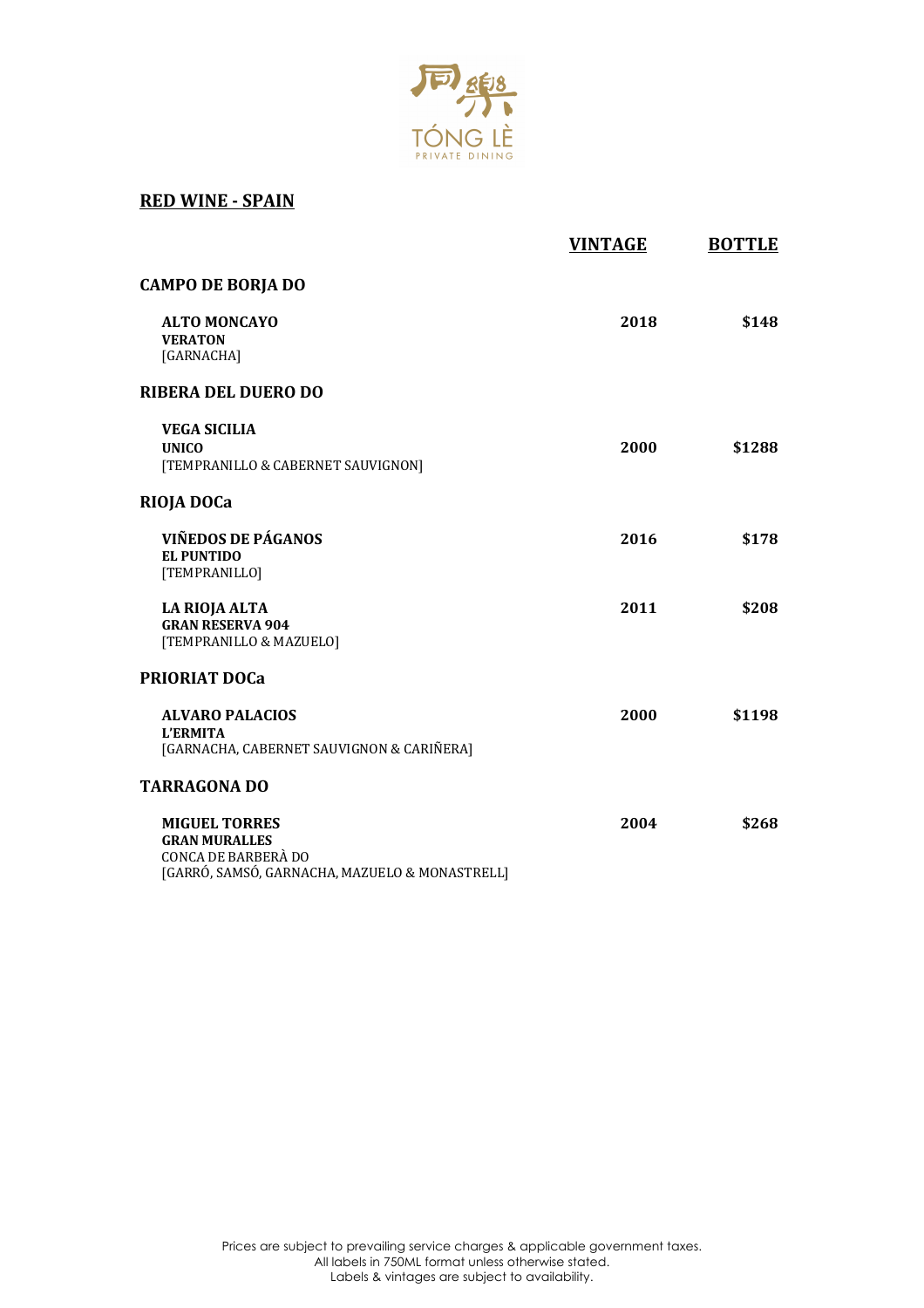

### **RED WINE - AMERICA**

|                                                                                                         | <b>VINTAGE</b>       | <b>BOTTLE</b>           |
|---------------------------------------------------------------------------------------------------------|----------------------|-------------------------|
| NAPA VALLEY AVA                                                                                         |                      |                         |
| <b>CAYMUS VINEYARDS</b><br><b>SPECIAL SELECTION</b><br>[CABERNET SAUVIGNON]                             | 2017                 | \$400                   |
| <b>REALM CELLARS</b><br>PROPRIETARY RED, THE TEMPEST<br>[MERLOT & CABERNET SAUVIGNON]                   | 2013<br>2014<br>2016 | \$528<br>\$498<br>\$448 |
| <b>KONGSGAARD</b><br><b>HUDSON VINEYARD</b><br>[SYRAH]                                                  | 2008                 | \$638                   |
| <b>MORLET</b><br><b>PASSIONNÉMENT</b><br>[CABERNET SAUVIGNON]                                           | 2007<br>2011         | \$628<br>\$588          |
| <b>AMUSE BOUCHE</b><br>[MERLOT & CABERNET FRANC]                                                        | 2014                 | \$588                   |
| <b>OVID</b><br>[BORDEAUX BLEND]                                                                         | 2012                 | \$588                   |
| <b>JOSEPH PHELPS VINEYARDS</b><br><b>INSIGNIA</b><br>[BORDEAUX BLEND]                                   | 2018                 | \$638                   |
| <b>SHAFER VINEYARDS</b><br><b>HILLSIDE SELECT</b><br><b>STAGS LEAP DISTRICT</b><br>[CABERNET SAUVIGNON] | 2006                 | \$888                   |
| <b>HUNDRED ACRE</b><br><b>FORTUNATE SON</b><br>[CABERNET SAUVIGNON]                                     | 2010                 | \$988                   |
| <b>OPUS ONE</b><br>[CABERNET SAUVIGNON, MERLOT, CABERNET FRANC,<br>PETIT VERDOT & MALBEC]               | 2007<br>2008         | \$1098<br>\$1098        |
| <b>COLGIN</b><br><b>IX ESTATE</b><br>[CABERNET SAUVIGNON, MERLOT, CABERNET FRANC &<br>PETIT VERDOT]     | 2006                 | \$1398                  |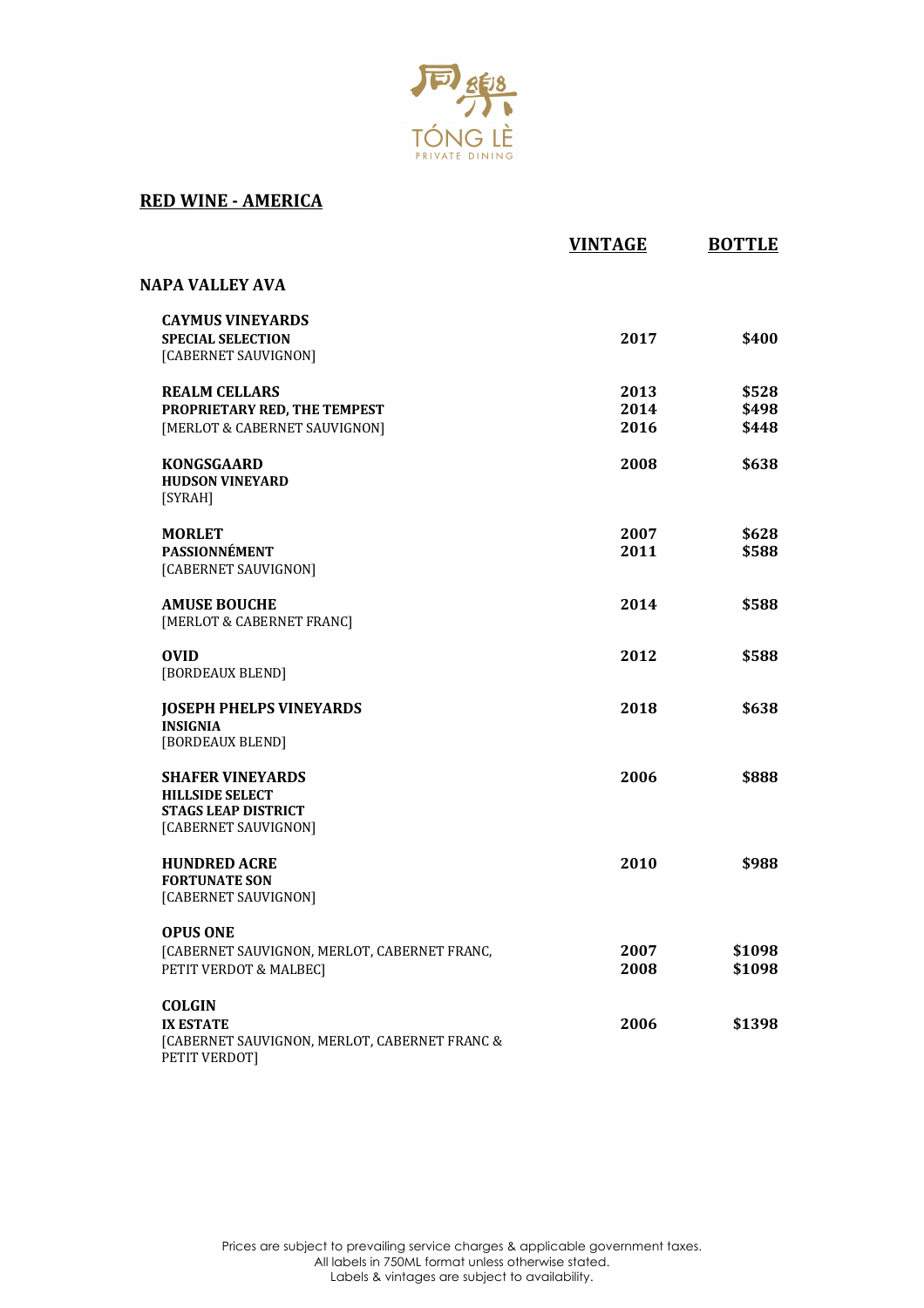

### **RED WINE - AMERICA**

|                                                                                                                       | <b>VINTAGE</b> | <b>BOTTLE</b> |
|-----------------------------------------------------------------------------------------------------------------------|----------------|---------------|
| <b>SONOMA COUNTY</b><br><b>KNIGHTS VALLEY AVA</b>                                                                     |                |               |
| PETER MICHAEL<br><b>LES PAVOTS</b><br>[CABERNET SAUVIGNON, CABERNET FRANC & MERLOT]                                   | 2014           | \$588         |
| <b>SONOMA COAST AVA</b>                                                                                               |                |               |
| <b>WAYFARER</b><br>[PINOT NOIR]                                                                                       | 2014           | \$298         |
| <b>MORLET</b><br><b>JOLI COEUR</b><br>[PINOT NOIR]                                                                    | 2012           | \$368         |
| <b>CENTRAL COAST</b>                                                                                                  |                |               |
| <b>DOMAINE DE LA CÔTE</b><br>[PINOT NOIR]                                                                             | 2012           | \$228         |
| <b>MOUNT HARLAN AVA</b>                                                                                               |                |               |
| <b>CALERA</b><br><b>MILLS VINEYARD</b><br>[PINOT NOIR]                                                                | 2012           | \$268         |
| <b>SIERRA FOOTHILLS AVA</b>                                                                                           |                |               |
| <b>DIRTY &amp; ROWDY</b><br><b>SHAKE RIDGE RANCH</b><br>[MOURVÈDRE]                                                   | 2016           | \$168         |
| <b>OREGON</b><br><b>WILLIAMETTE VALLEY AVA</b>                                                                        |                |               |
| <b>ANTICA TERRA</b><br><b>BOTANICA</b><br>[PINOT NOIR]                                                                | 2016           | \$278         |
| <b>BEAUX FRÈRES</b><br><b>ESTATE</b><br>[PINOT NOIR]                                                                  | 2017           | \$308         |
| <b>WASHINGTON</b><br><b>COLUMBIA VALLEY AVA</b>                                                                       |                |               |
| <b>QUILCEDA CREEK</b><br><b>RED WINE</b><br>[CABERNET SAUVIGNON, MERLOT,<br><b>CABERNET FRANC &amp; PETIT VERDOT]</b> | 2013           | \$268         |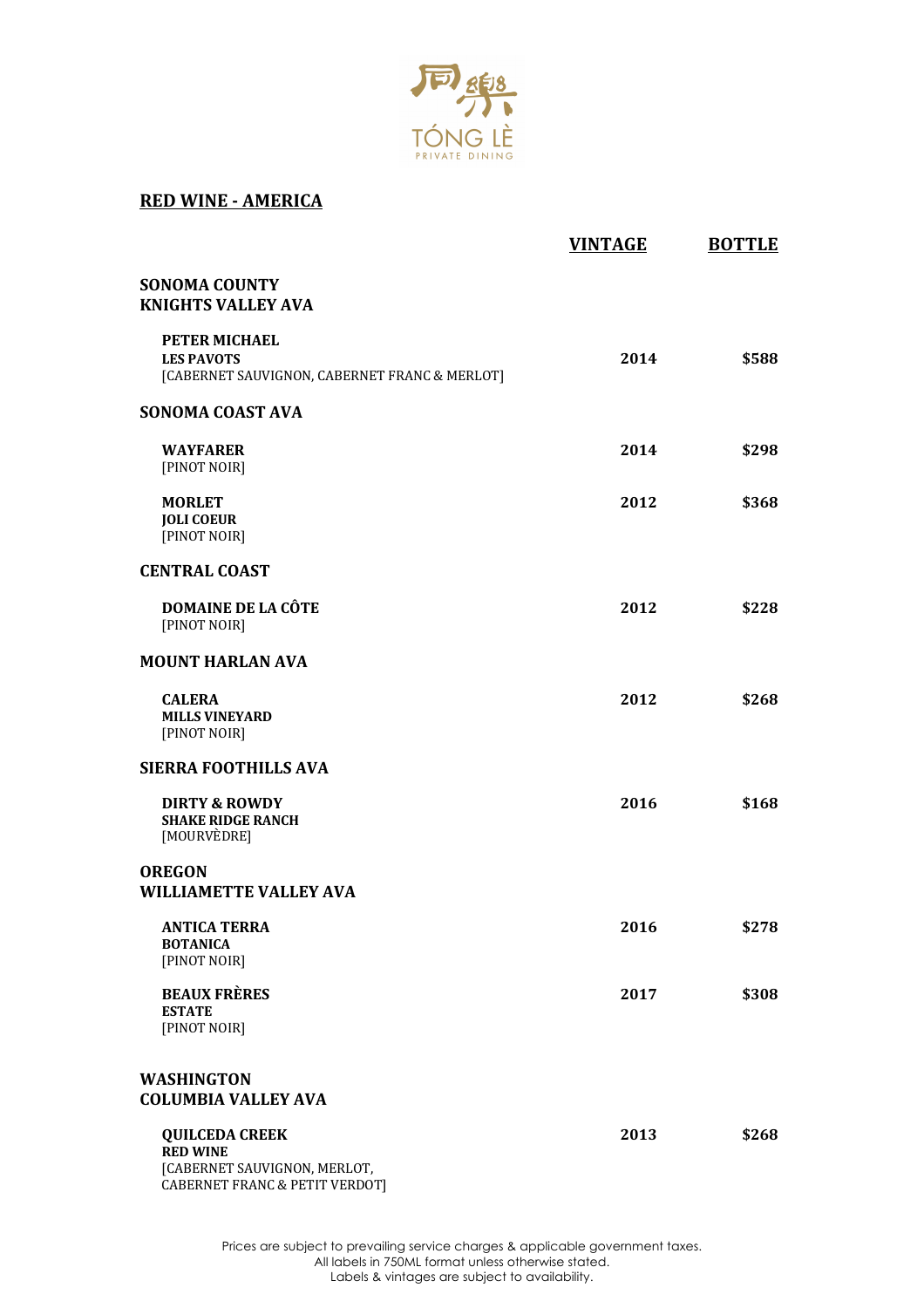

# **RED WINE - AUSTRALIA**

|                                                       | <b>VINTAGE</b> | <b>BOTTLE</b> |
|-------------------------------------------------------|----------------|---------------|
| <b>BAROSSA VALLEY</b>                                 |                |               |
| <b>TORBRECK</b><br><b>STRUIE</b><br>[SHIRAZ]          | 2018           | \$208         |
| <b>TWO HANDS</b><br><b>HOLY GRAIL</b><br>[SHIRAZ]     | 2019           | \$228         |
| <b>GRANT BURGE</b><br><b>MESHACH</b><br>[SHIRAZ]      | 2012           | \$248         |
| <b>TWO HANDS</b><br><b>ARES</b><br>[SHIRAZ]           | 2016           | \$288         |
| <b>TORBRECK</b><br><b>RUNRIG</b><br>[SHIRAZ]          | 2012           | \$798         |
| <b>MCLAREN VALE</b>                                   |                |               |
| <b>MOLLYDOOKER</b><br><b>VELVET GLOVE</b><br>[SHIRAZ] | 2017           | \$448         |
| <b>MULTIPLE REGIONS</b>                               |                |               |
| <b>PENFOLDS</b><br><b>GRANGE</b><br>[SHIRAZ BLEND]    | 2008           | \$1388        |
| <b>VICTORIA</b><br><b>GEELONG</b>                     |                |               |
| <b>LETHBRIDGE</b><br><b>MIETTA</b><br>[PINOT NOIR]    | 2017           | \$168         |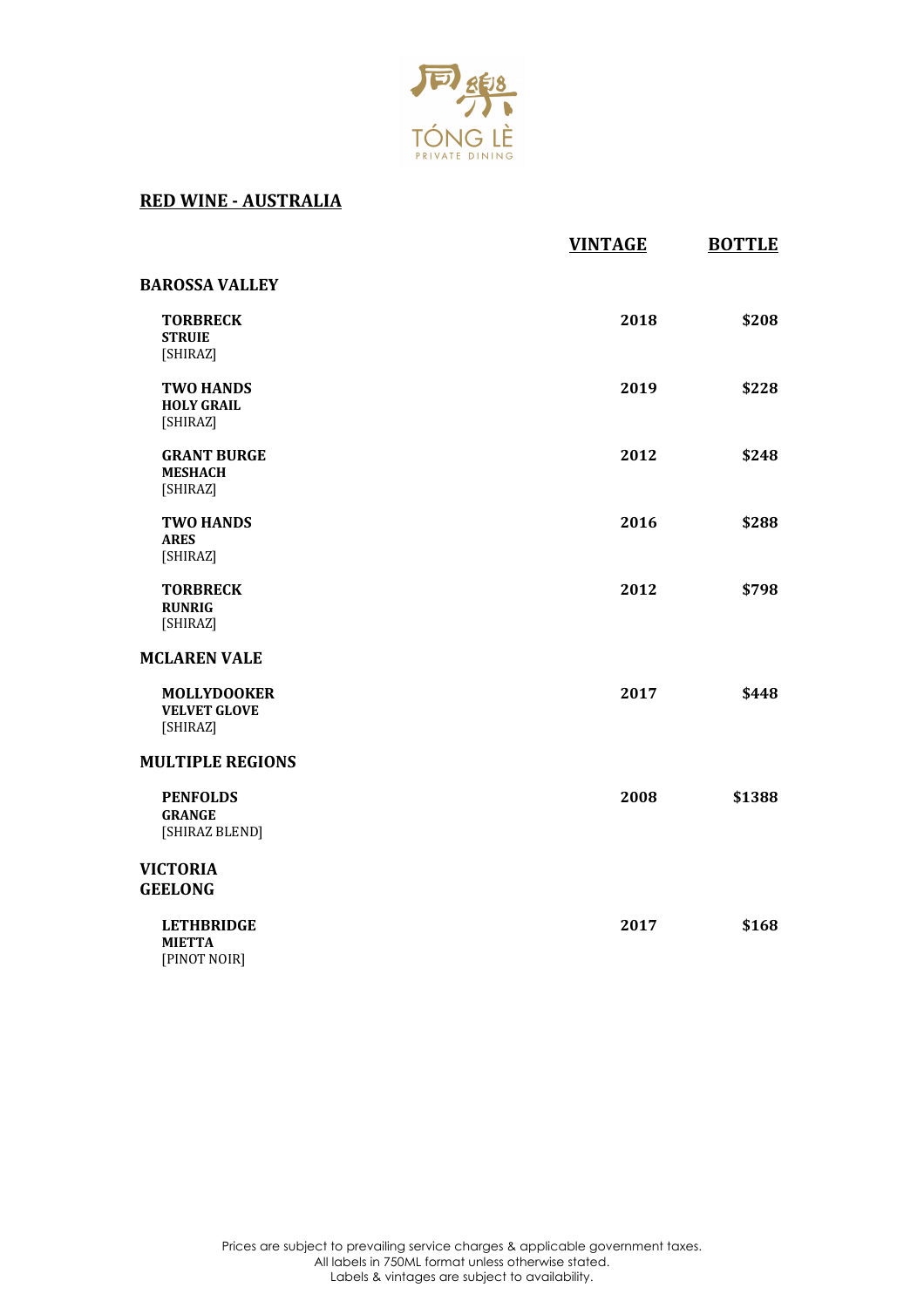

## **RED WINE - NEW ZEALAND**

|                                                          | <b>VINTAGE</b> | <b>BOTTLE</b> |
|----------------------------------------------------------|----------------|---------------|
| <b>NORTH ISLAND</b><br><b>GIMBLETT GRAVELS</b>           |                |               |
| <b>CRAGGY RANGE</b><br><b>TEKAHU</b><br>[BORDEAUX BLEND] | 2018           | \$138         |
| <b>CRAGGY RANGE</b><br><b>LE SOL</b><br>[SYRAH]          | 2019           | \$228         |
| <b>SOUTH ISLAND</b>                                      |                |               |
| <b>CENTRAL OTAGO</b>                                     |                |               |
| <b>BURN COTTAGE</b><br>[PINOT NOIR]                      | 2018           | \$180         |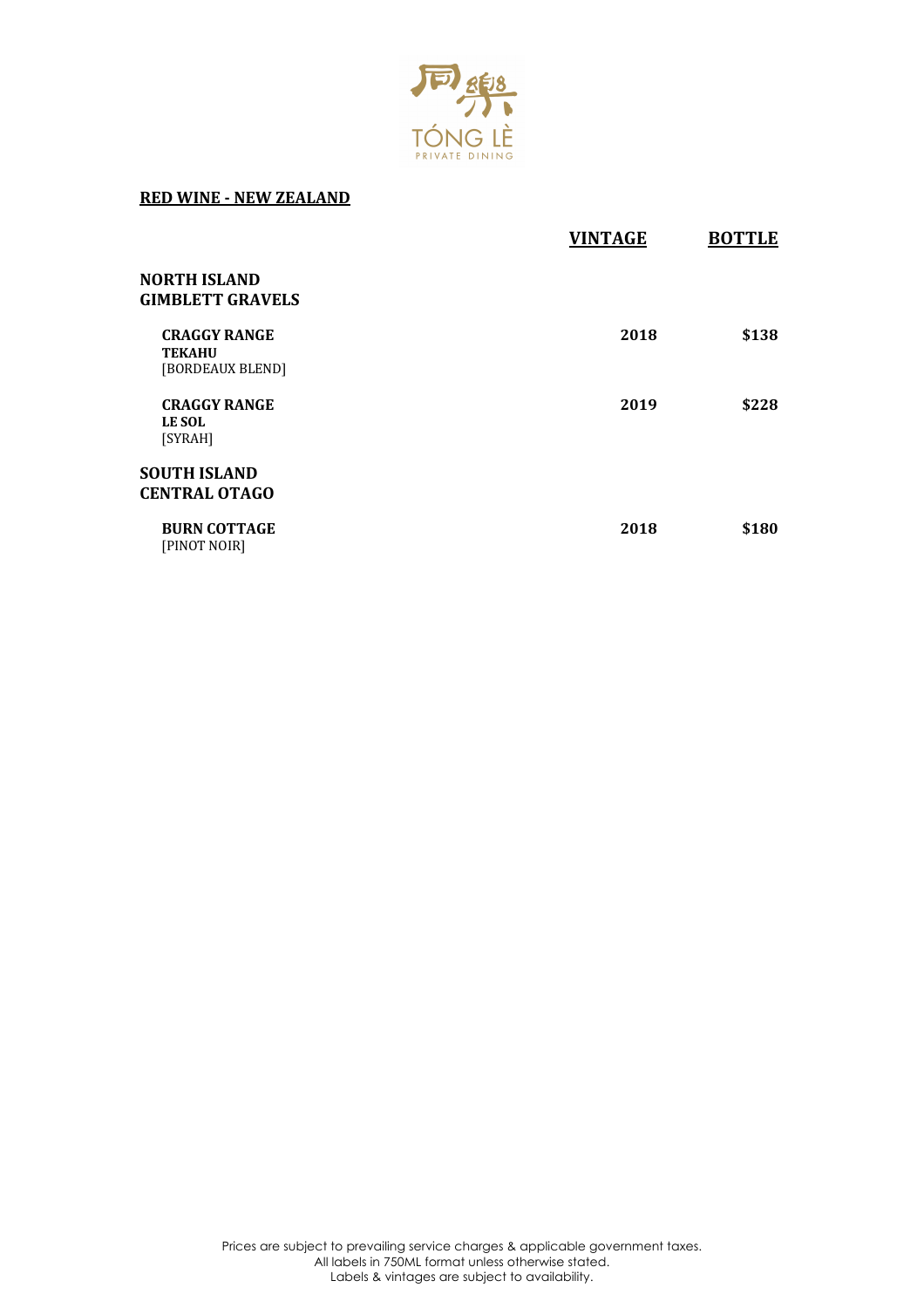

# **375ML FORMATS**

|                                                                            | <b>VINTAGE</b> | <b>BOTTLE</b> |
|----------------------------------------------------------------------------|----------------|---------------|
| <b>CHAMPAGNES</b>                                                          |                |               |
| <b>DELAMOTTE</b><br><b>BLANC DE BLANCS</b>                                 | N.V.           | \$108         |
| <b>TAITTINGER</b><br><b>BRUT RÉSERVE</b>                                   | N.V.           | \$118         |
| <b>GUY CHARLEMAGNE</b><br><b>BRUT RÉSERVE</b>                              | N.V.           | \$128         |
| <b>KRUG</b><br><b>GRANDE CUVÉE</b>                                         | N.V.           | \$350         |
| <b>WHITE</b>                                                               |                |               |
| <b>M.CHAPOUTIER</b><br>CÔTES-DU-RHÔNE<br><b>BELLERUCHE</b>                 | 2018           | \$88          |
| <b>DU NOZAY</b><br><b>SANCERRE</b>                                         | 2018           | \$88          |
| <b>LATOUR GIRAUD</b><br><b>MEURSAULT 1ER CRU</b><br><b>LES GENEVRIÈRES</b> | 2018           | \$138         |
| <b>HENRI BOILLOT</b><br><b>MEURSAULT 1ER CRU</b><br><b>LES GENEVRIÈRES</b> | 2016           | \$168         |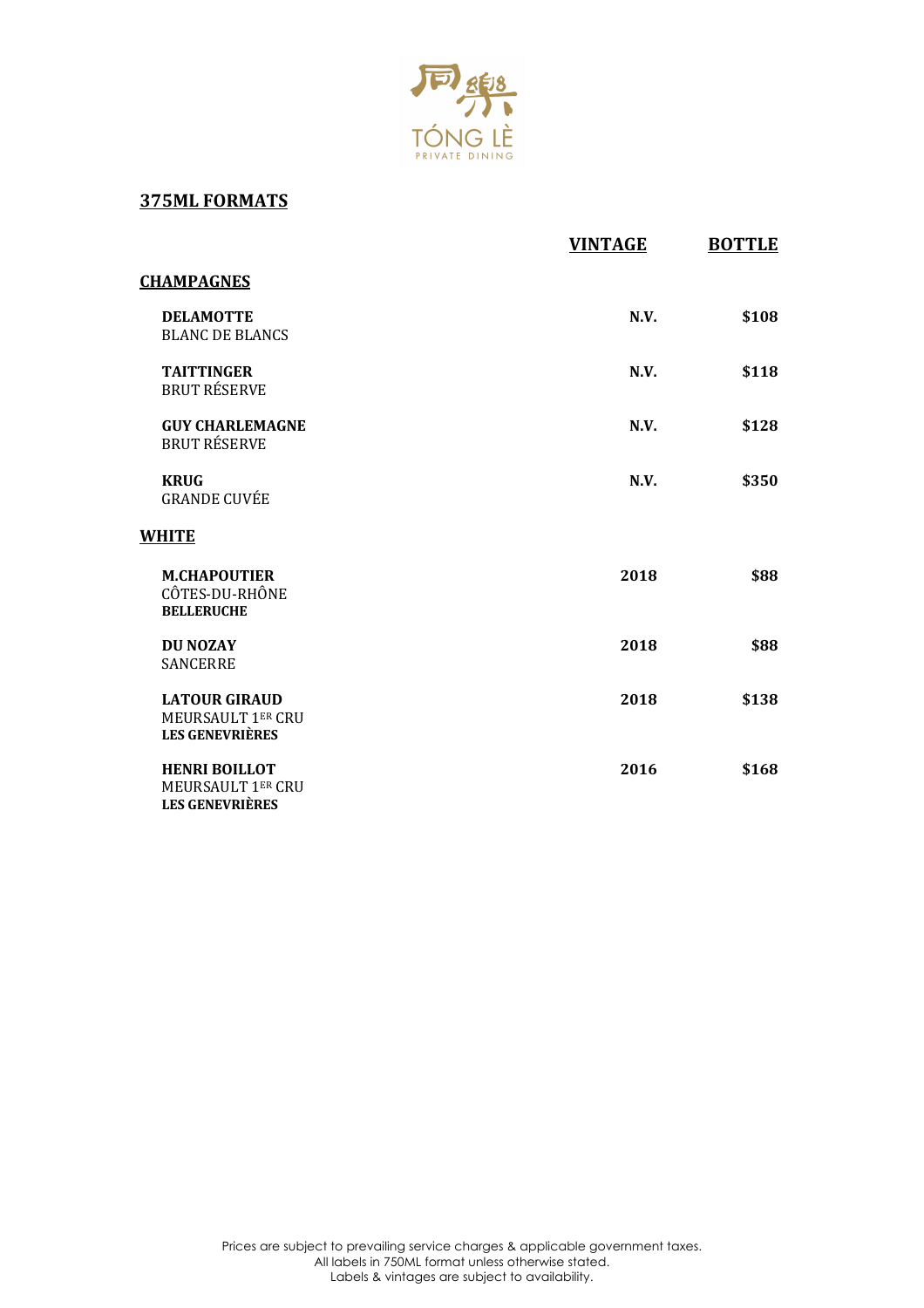

## **375ML FORMATS**

|                                                                 | <b>VINTAGE</b> | <b>BOTTLE</b> |
|-----------------------------------------------------------------|----------------|---------------|
| <b>RED</b>                                                      |                |               |
| <b>CHÂTEAU LAFLEUR GAZIN</b><br>POMEROL                         | 2017           | \$108         |
| <b>CHÂTEAU SAINT PIERRE</b><br>SAINT JULIEN 4ÈME CRU CLASSÉ     | 2019           | \$128         |
| <b>PAUILLAC DE LATOUR</b><br>3RD WINE OF CHÂTEAU LATOUR         | 2015/2016      | \$138         |
| <b>DOMAINE D'EUGÉNIE</b><br><b>VOSNE-ROMANÉE</b>                | 2017           | \$138         |
| <b>CRISTOM VINEYARDS</b><br><b>JESSIE VINEYARD</b>              | 2018           | \$148         |
| <b>LA SPINETTA</b><br>BARBARESCO DOCG<br><b>VIGNETO BORDINI</b> | 2016           | \$168         |
| <b>CHÂTEAU LYNCH-BAGES</b><br>PAUILLAC 5ÈME CRU CLASSÉ          | 2017           | \$198         |